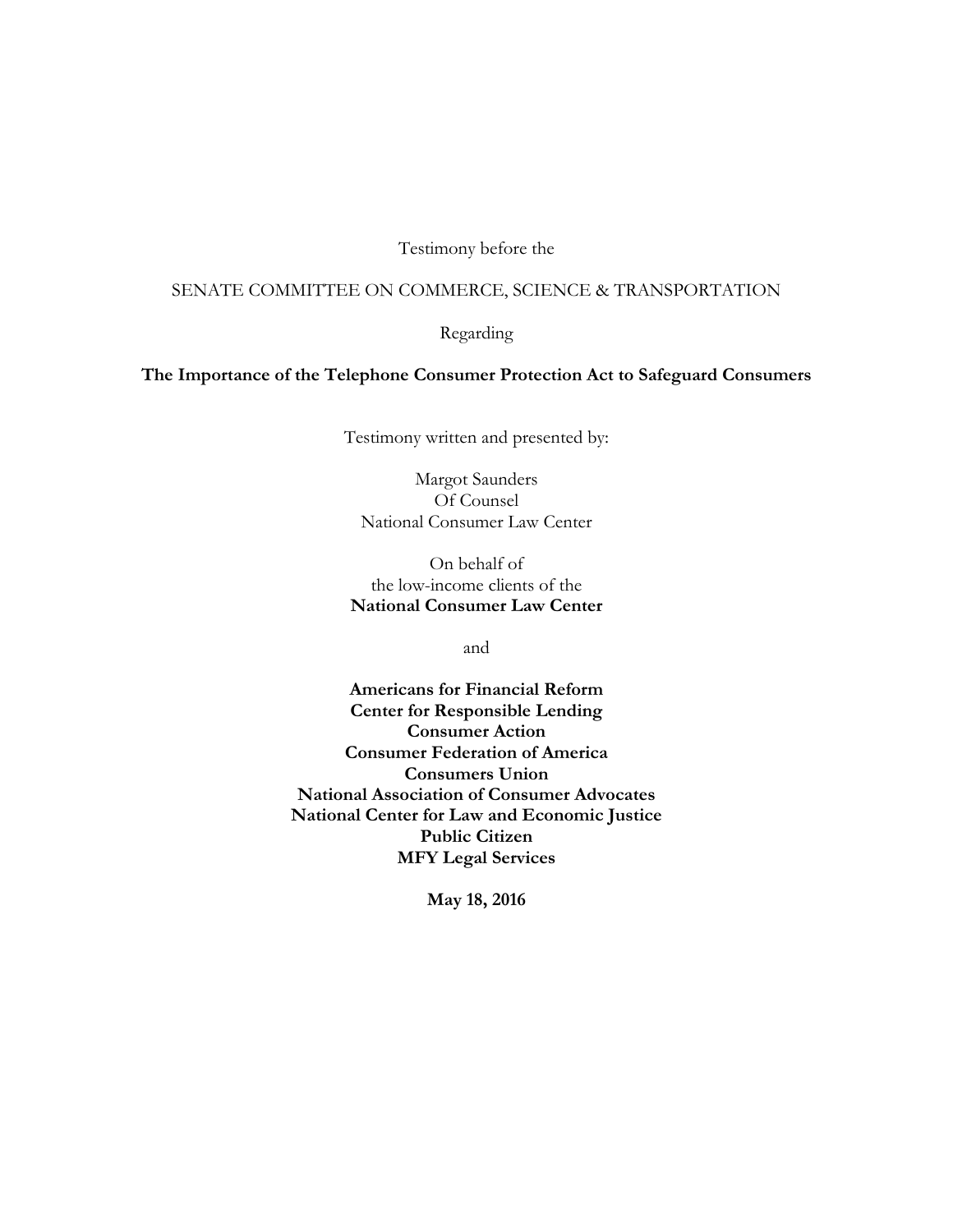#### **The Importance of the Telephone Consumer Protection Act to Safeguard Consumers**

Chairman Thune, Senator Nelson, and Members of the Committee, I appreciate the opportunity to testify today on the importance of maintaining the integrity of the Telephone Consumer Protection Act (TCPA) for consumers. I provide my testimony here today on behalf of the low-income clients of the **National Consumer Law Center1 (NCLC)**, as well as **Americans for Financial Reform, Center for Responsible Lending, Consumer Action, Consumer Federation of America, Consumers Union, National Association of Consumer Advocates, National Center for Law and Economic Justice, Public Citizen,** and **MFY Legal Services.**<sup>2</sup>

I am here today, on behalf of the millions of consumers whom we represent, to ask you to defend and strengthen the Telephone Consumer Protection Act as an essential bulwark against unwanted, annoying, harassing, and even dangerous, robocalls.

"If robocalls were a disease, they would be an epidemic."3 An average of 298,000 complaints were made to the Federal Trade Commission (FTC) every month in 2015 about robocalls.<sup>4</sup> Indeed, some estimate that 35 percent of all calls placed in the U.S. are robocalls.<sup>5</sup> The problem is escalating: the FTC reported more than 3.5 million complaints about unwanted calls in 2015—over twice as many complaints as there were in 2010. <sup>6</sup> Almost half of these calls (1,823,897) occurred after the consumer had already requested that



<sup>&</sup>lt;sup>1</sup> The **National Consumer Law Center** (NCLC) is a non-profit corporation founded in 1969 to assist legal services, consumer law attorneys, consumer advocates and public policy makers in using the powerful and complex tools of consumer law for just and fair treatment for all in the economic marketplace. NCLC has expertise in protecting lowincome customer access to telecommunications, energy and water services in proceedings at state utility commissions, the FCC and FERC. We publish and annually supplement nineteen practice treatises that describe the law currently applicable to all types of consumer transactions, including *Access to Utility Ser*vice (5th ed. 2011), covering telecommunications generally, and *Federal Deception Law* (2d ed. 2016), which includes a chapter on the Telephone Consumer Protection Act.

<sup>&</sup>lt;sup>2</sup> A description of all the groups on whose behalf this testimony is provided is included in an Appendix.

<sup>3</sup> *Rage Against Robocalls,* Consumer Reports (July 28, 2015) [hereinafter *Rage Against Robocalls*]*, available at*  http://www.consumerreports.org/cro/magazine/2015/07/rage-against-robocalls/index.htm.

<sup>4</sup> Federal Trade Commission, National Do Not Call Registry Data Book, FY 2015, at 5 (Nov. 2015).

<sup>5</sup> *Rage Against Robocalls*.

<sup>6</sup> Federal Trade Commission, National Do Not Call Registry Data Book, FY 2015, at 4 (Nov. 2015).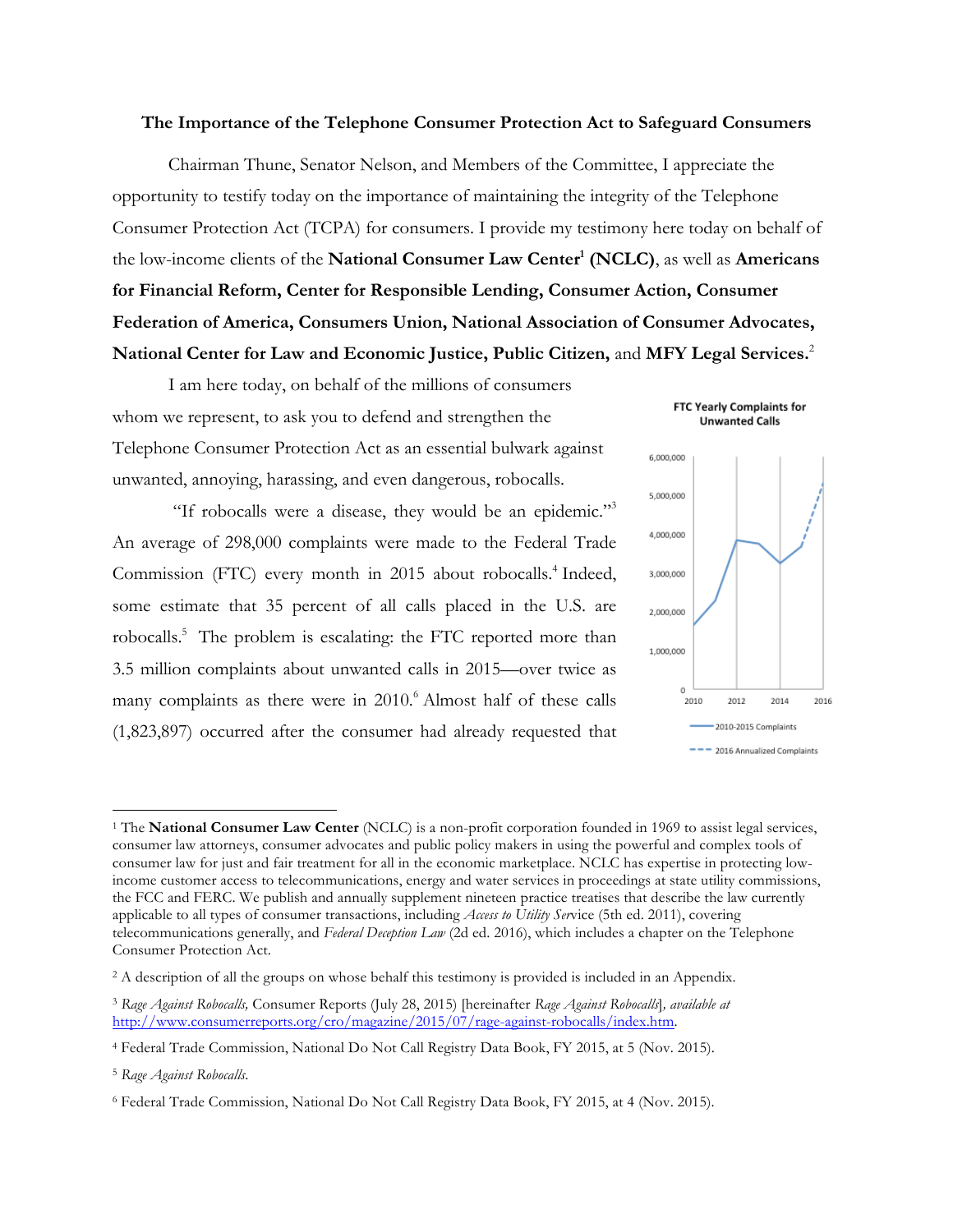the company stop calling.7 Indeed, in the first four months of 2016, the complaint numbers have spiked again, increasing to an average of over **440,000 a month, which will produce a yearly rate of over 5.2 million complaints. 8**

Congress passed the Telephone Consumer Protection Act<sup>9</sup> (TCPA) in 1991 in direct response to "[v]oluminous consumer complaints about abuses of telephone technology—for example, computerized calls dispatched to private homes.<sup>"10</sup> Yet 25 years later, the complaints are still pouring in. Robocalls are very inexpensive to make. Both legitimate callers and bad actors can discharge tens of millions of robocalls over the course of a day at a fraction of a penny per call.<sup>11</sup> The TCPA needs to be strengthened.

The problem of unwanted and harassing robocalls is growing worse. No one likes robocalls. Consumers in every district and every state are complaining. The current structure of the TCPA does provide some protection, but it does not provide enough.

In this testimony I will cover the following topics:

- 1. The role that the Telephone Consumer Protection Act plays in protecting consumers from unwanted and invasive calls and texts to cell phones.
- 2. The reasons why the FCC's  $2015$  Omnibus Order<sup>12</sup> on the TCPA was correct.
- 3. The importance of passing the HANGUP Act.
- 4. Needed additions to federal law to deal with abusive robocalling to consumers.
- 5. A real fix for the reassigned number problem.
- 6. Vicarious liability rules under the TCPA are appropriate.

## **1. The Telephone Consumer Protection Act provides consumers critically important protections from unwanted and invasive calls and texts to cell phones.**

**Privacy Concerns.** The TCPA is an essential privacy protection law, intended to protect consumers from the intrusions of unwanted automated and prerecorded calls to cell phones. But for

 <sup>7</sup> Federal Trade Commission, National Do Not Call Registry Data Book, FY 2015, at 5 (Nov. 2015).

<sup>8</sup> The 2016 figures for robocall complaints to the FTC's Do Not Call Registry were supplied by the FTC's Bureau of Consumer Protection on May 12, 2016. The 2016 annualized complaint data was determined by averaging the total complaints received in the first four months and then multiplying that monthly average by twelve.

<sup>9</sup> 47 U.S.C. § 227.

<sup>10</sup> *Mims v. Arrow Fin. Servs., L.L.C.*, 132 S. Ct. 740, 744 (2012).

<sup>11</sup> *See e.g.* Call-Em-All Pricing, which quotes pricing from a high of 6 cents per call to \$7.50 per month "for one inclusive monthly fee. Call and text as much as you need." https://www.call-em-all.com/pricing, (last accessed May 13, 2016).

<sup>&</sup>lt;sup>12</sup> *In re* Rules and Regulations Implementing the Telephone Consumer Protection Act of 1991, CG Docket No. 02-278, Report and Order, 30 FCC Rcd. 7961 (2015) [hereinafter 2015 TCPA Declaratory Ruling and Order].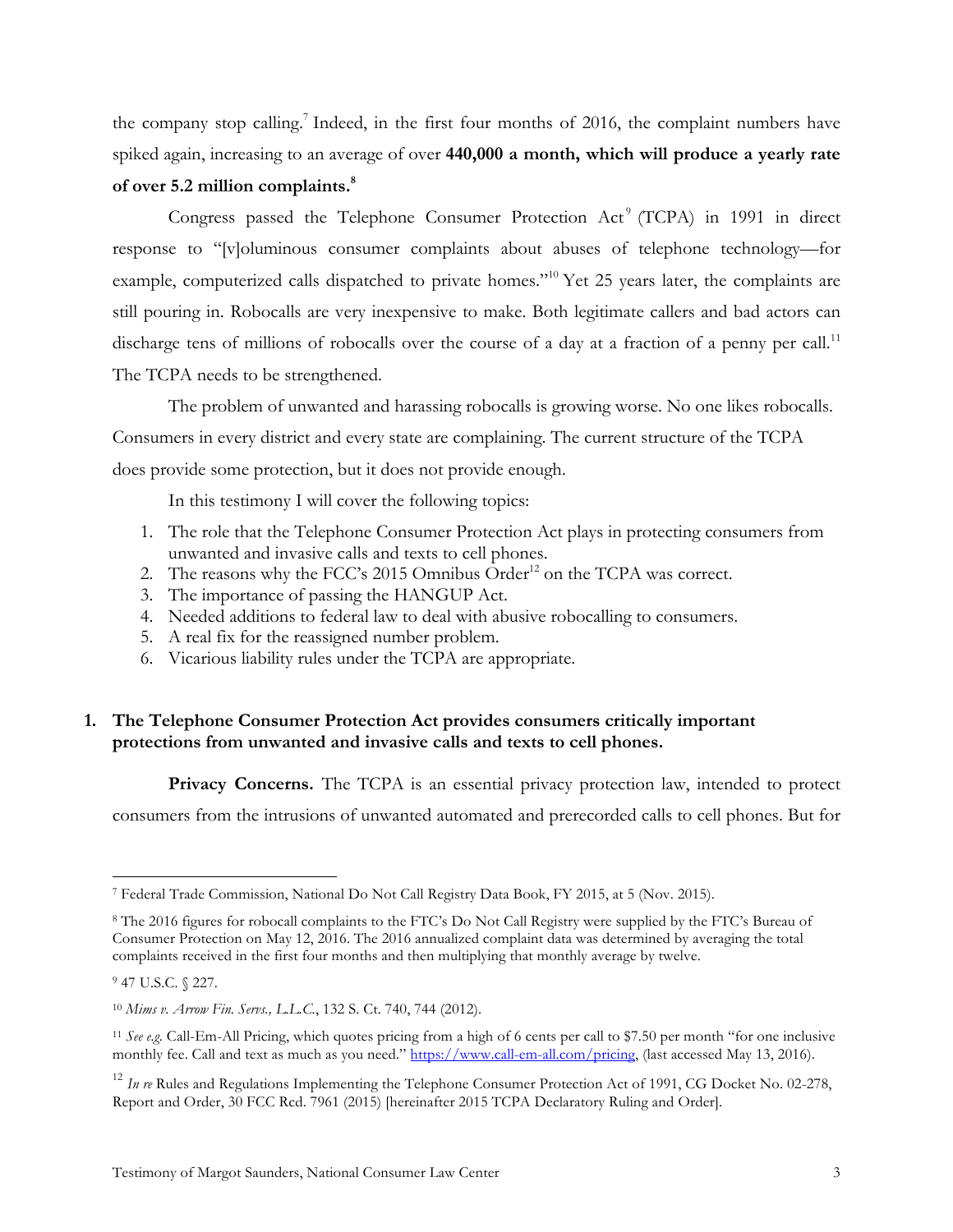the exception created in the Budget Act last October, <sup>13</sup> the TCPA permits these calls *only if* the consumer has given "prior express consent" to receive them.<sup>14</sup> Calls for emergency purposes are excluded from this prohibition. When it enacted the TCPA in 1991, Congress found that automated and prerecorded calls are "a nuisance and an invasion of privacy, regardless of the type of call . . ."*<sup>15</sup>* They are no less a nuisance and an invasion of privacy today.

**Heavy impact on struggling households.** Many people in the United States today rely exclusively on their cell phones as their only means of communication. These consumers include:

- Close to 70 percent of adults aged 25-29 and over 67 percent of adults aged 30-34;
- Nearly 60 percent of persons in households below the poverty line;
- 59 percent of Hispanics and Latinos, and 46 percent of African Americans.<sup>16</sup>

Many, if not most, of the households living below the poverty line rely on pay-as-you-go, limited-minute prepaid wireless products. These wireless plans have been growing in use, especially among low-income consumers and consumers with poor credit profiles.<sup>17</sup>These prepaid wireless products provide a fixed number of minutes, and often a fixed number of texts. After these limits are exceeded, consumers must purchase a package of new minutes periodically to maintain their service. Consumers in such plans are billed for incoming calls in addition to outgoing calls, making them very sensitive to repetitive incoming calls—especially calls that they do not want.

Additionally, almost 12.5 million low-income households maintain essential telephone service through the federal Lifeline Assistance Program.<sup>18</sup> Most of these Lifeline participants have service through a prepaid wireless Lifeline Program, which most commonly limits usage to only 250 minutes a month for the entire household.<sup>19</sup>

 <sup>13</sup> Congress amended the TCPA in 2015 to allow calls to be made without consent to collect a debt owed to or guaranteed by the United States, subject to regulations issued by the FCC. Pub. L. No. 114-74, 129 Stat. 584 (2015) (§ 301).

 $14$  47 U.S.C.  $\frac{227(b)(1)(A)(iii)}{227(b)}$ .

<sup>15</sup> TCPA, Pub. L. No. 102–243, 105 Stat. 2394 (1991) §§ 12-13.

<sup>16</sup> *See* Stephen Blumberg and Julian Luke, U.S. Dep't of Health and Human Services, National Center for Health Statistics, *Wireless Substitution: Early Release of Estimates From the National Health Interview Survey*, July-December 2014, at 6 (June 2015).

<sup>17</sup> Federal Communications Commission, *Annual Report and Analysis of Competitive Market Conditions With Respect to Mobile Wireless, Eighteenth Report*, WT Docket No. 15-125, ¶¶ 44, 73, 95, 96 (Dec. 23, 2015).

<sup>18</sup> Universal Service Administrative Company, 2014 Annual Report 9 (2014).

<sup>19</sup> Federal Communications Commission, Second Further Notice of Proposed Rulemaking, Order on Reconsideration, Second Report and Order, and Memorandum Opinion and Order 15-71,  $\parallel$  16 (Rel. June 22, 2015).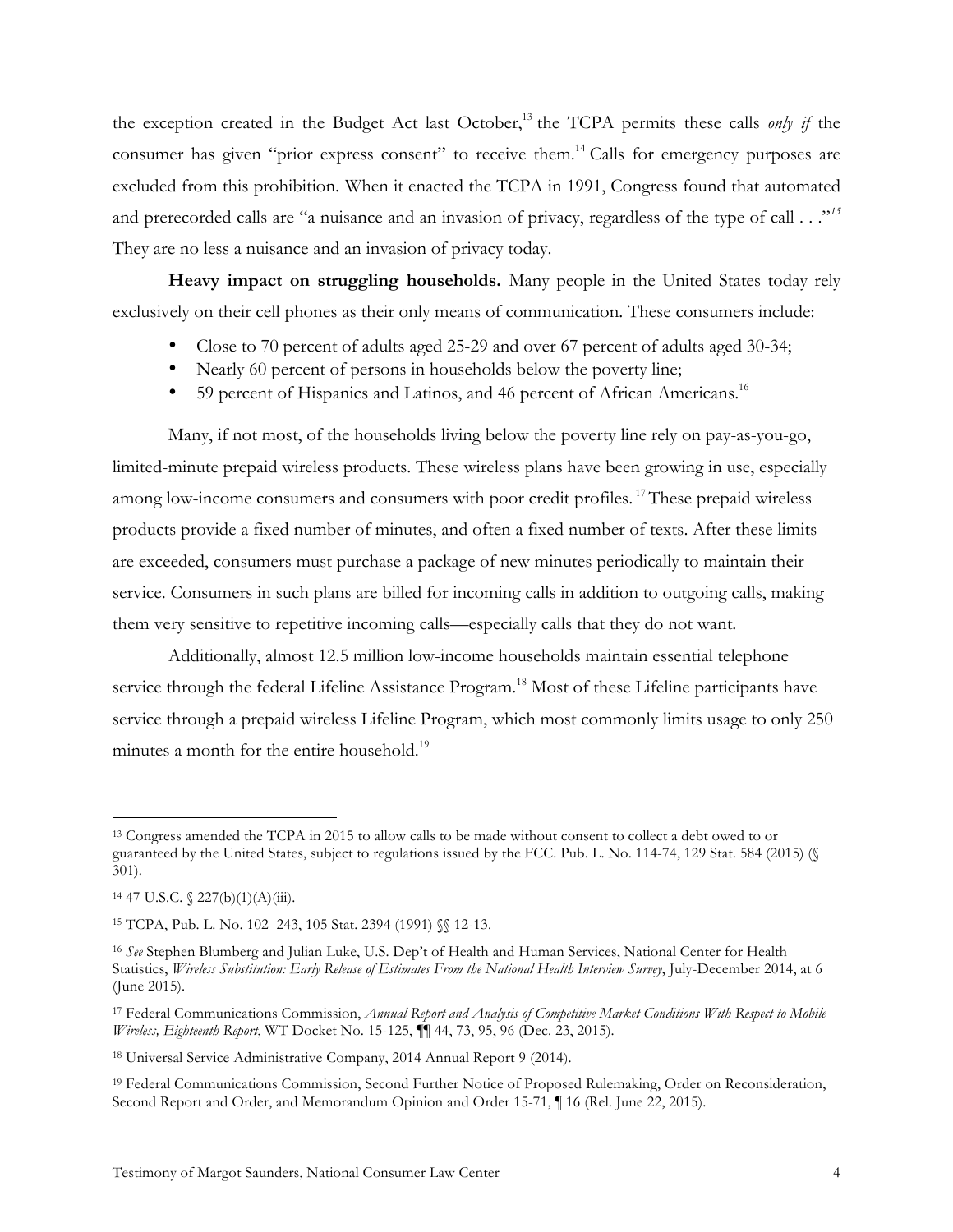Allowing calls without the consent of the person called, limiting the right to revoke consent, or curbing the definition of autodialer—all proposals made by the calling industry in repeated filings before the FCC—would be devastating for households struggling to afford essential telephone service. Any one of these changes would lead to the receipt of more unwanted and unconsented-to calls that would further deplete the scarce minutes available for the Lifeline household. For the lower-income consumers and households that struggle to afford telephone service, any one of these changes would use up the minutes on which the entire Lifeline household depends to access health care, transportation, emergency, and other essential services, and to avoid social isolation.

**Public safety threatened.** Cell phones accompany people wherever they go, including in cars. Too often, calls and texts are answered while people are driving because so many cannot resist the imperious ring of the wireless telephone. Receiving cell phone calls while driving threatens public safety. The National Highway Traffic Safety Administration found that cell phone use contributed to 995 (or 18 percent) of fatalities in distraction-related crashes in 2009. More robocalls will inevitably lead to more distracted drivers and, inescapably, more accidents.<sup>20</sup>

**Texts are as intrusive as calls.** The TCPA's prohibitions against unwanted communications apply to both phone calls and texts.<sup>21</sup> This is because text messages are just as intrusive and costly to consumers as phone calls. And, particularly for low-income consumers using prepaid wireless plans, the unwanted texts deplete the limited data they pay for and rely on.

As noted in a recent Gallup study: "Texting, using a cellphone and sending and reading email messages are the most frequently used forms of non-personal communication for adult Americans."<sup>22</sup> As Americans' use of texts as a regular means of communication increases, unwanted texts become more and more invasive. People now respond to text messages in the same reflexive way they respond to calls—the beep of a text demands an immediate acknowledgment. As a result, autodialed texts that arrive in droves interrupt, annoy and harass consumers just as robodialed calls

 <sup>20</sup> *See* U.S. Dep't of Transportation, Facts and Statistics, *available at* http://www.distraction.gov/stats-researchlaws/facts-and-statistics.html (last accessed Jan. 14, 2016) (citing 3,154 deaths and 424,000 injuries from distracted drivers in 2013, and noting that text messaging, because of the visual, manual, and cognitive attention required from the driver, is "by far the most alarming distraction"). See also Injury Prevention & Control: Motor Vehicle Safety: Distracted Driving, Centers for Disease Control and Prevention, *available at* http://www.cdc.gov/motorvehiclesafety/distracted\_driving/ (last accessed Jan. 14, 2016) ("Each day in the United States, more than 9 people are killed and more than 1,153 people are injured in crashes that are reported to involve a distracted driver.").

<sup>21</sup> *See In re* Rules and Regulations Implementing the Telephone Consumer Protection Act of 1991, CG Docket No. 02- 278 Report and Order, 18 FCC Rcd. 14014 (2003) (¶ 165).

<sup>22</sup> Frank Newport, *The New Era of Communication Among Americans,* Gallup (Nov. 10, 2014), *available at* http://www.gallup.com/poll/179288/new-era-communication-americans.aspx.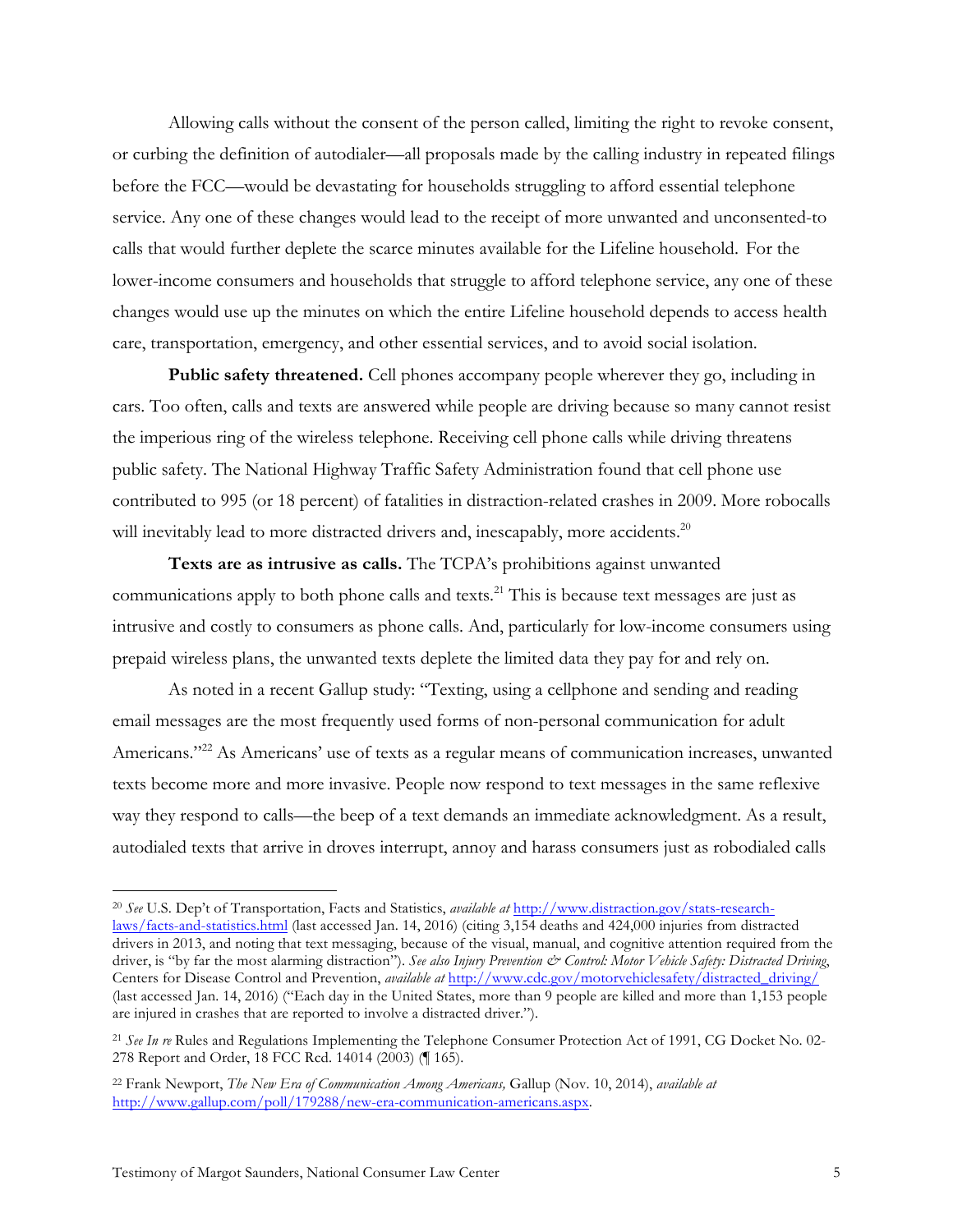do. And these unwelcome texts use up precious limits for consumers whose cell phone plans impose restrictions, such as those consumers on prepaid or Lifeline plans.

**Litigation protects consumers and is justified by the number of complaints about robocalls.** In addition to the hundreds of thousands of complaints made monthly to government agencies, a tiny percentage of consumers who are plagued with repeated and unwanted robocalls and prerecorded calls do file suit. A small selection of cases illustrates just some of the abuses to which consumers have been subjected:

- *Dominguez v. Yahoo, Inc.*<sup>23</sup> Yahoo sent 27,809 wrong number text messages in 17 months to this consumer, and refused to stop even after the consumer's many pleas.
- *Osorio v. State Farm Bank24* 327 robocalls to the consumer's cell phone in 6 months, all seeking to collect on a debt owed by someone else.
- *Gager v. Dell Fin. Servs., L.L.C.*<sup>25</sup> 40 robocalls to the consumer's cell phone in 3 weeks, even after she asked the company to stop robocalling.
- *King v. Time Warner Cable*,<sup>26</sup> An automated system for debt collection calls involving zero human intervention or review resulted in 153 robocalls to a woman who had never been a customer. The calls continued even after she informed Time Warner of its error and asked it to stop calling, including 74 additional robocalls after she filed suit.
- *Moore v. Dish Network L.L.C*,<sup>27</sup> 31 robocalls in 7 months to the cell phone of a low-income consumer using a Lifeline support phone, even after he repeatedly told the company it had the wrong number and to stop calling.
- *Munro v. King Broadcasting Co.*<sup>28</sup> Hundreds of text messages despite the consumer's dozens of requests for the company to stop.
- *Beal v. Wyndham Vacation Resorts, Inc.*<sup>29</sup> Dozens of robocalls to the consumer's cell phone, which continued even after her repeated requests to stop calling.

 <sup>23</sup> 629 Fed. Appx. <sup>369</sup> (3d Cir. 2015).

<sup>24</sup> 746 F.3d 1242 (11th Cir. 2014).

<sup>25</sup> 727 F.3d 265 (3d Cir. 2013).

<sup>26</sup> 113 F. Supp. 3d 718 (S.D.N.Y. 2015), *appeal filed,* No. 15-2474 (2d Cir. Aug. 6, 2015).

<sup>27</sup> 57 F. Supp. 3d 639 (N.D. W. Va. 2014).

<sup>28</sup> 2013 WL 6185233 (W.D. Wash. Nov. 26, 2013).

<sup>29</sup> 956 F. Supp. 2d 962 (W.D. Wis. 2013).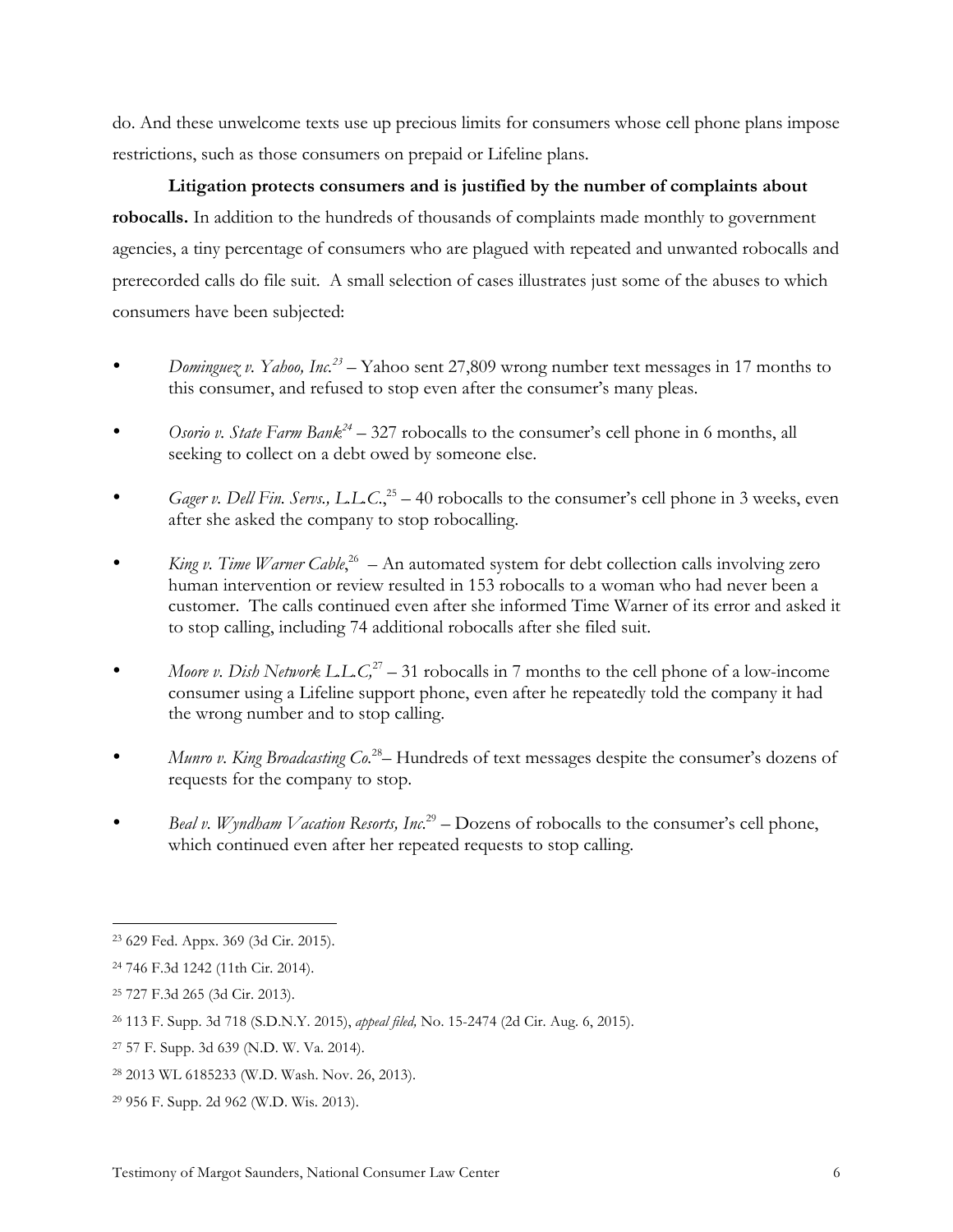In these cases, and in a number of filings before the FCC, the defendants argued that the technology used to make the multiple calls did not fit the definition of an autodialer under the statute (see *Dominguez*<sup>30</sup> *King*,<sup>31</sup> *Moore*<sup>32</sup>); that the statutory term "called party" should be construed to allow calls to a number given by, and formerly assigned to, a different person (the "intended party") (see Osorio,<sup>33</sup> *King*,<sup>34</sup> *Moore*<sup>35</sup>); and that the consumer could not revoke consent (see Osorio;<sup>36</sup> Gager,<sup>37</sup> King,<sup>38</sup> Beal;<sup>39</sup> Munro<sup>40</sup>). If the FCC's position had not been sustained in those cases, or if it had been changed by statute, nothing would prevent callers like these from continuing the unwanted calls.

In all of these cases, a business entity set loose an automated system that called a consumer's cell phone multiple times, even after the consumer's repeated attempts to stop the calls. In each case, the caller had simply decided that it was more cost-effective to ignore the clearly expressed wishes of these consumers and continue to make these automated calls and texts.

It is evident that consumers need more protection from such abuses, not less. The sheer number of calls a single caller with an autodialer can generate is staggering. The figures exemplify why robust interpretation and continued enforcement of the TCPA is critical, particularly given the increase in cell phone use and advances in technology.

The calling industry, including all those represented here today, make extravagant claims about spurious lawsuits, wrongful class actions, and nefarious attorneys churning new claims relating to TCPA litigation—all to support their insistence that the TCPA must be changed, and their arguments that the FCC's 2015 Order is substantively improper. For example, some groups point to websites that track incoming unlawful calls to support their claim that much of TCPA litigation is a sham. Yet these businesses, like Privacy Star, track calls only *after callers choose to make them*. Further, the judicial system has robust mechanisms to protect against meritless cases. And even if there were

 <sup>30</sup> <sup>629</sup> Fed. Appx. at 371.

<sup>31</sup> 113 F. Supp. 3d at 722, 725.

<sup>32</sup> 57 F. Supp. 3d at 652-55.

<sup>33</sup> 746 F.3d at 1252.

<sup>34</sup> 113 F. Supp. 3d 718 at 722, 725.

<sup>35</sup> 57 F. Supp. 3d at 648-49.

<sup>36</sup> 746 F.3d at 1255-56.

<sup>37</sup> 727 F.3d at 272.

<sup>38</sup> 113 F. Supp. 3d 718 at 726.

<sup>39</sup> 956 F. Supp. 2d at 977.

<sup>40</sup> 2013 WL 6185233, at \*3-4.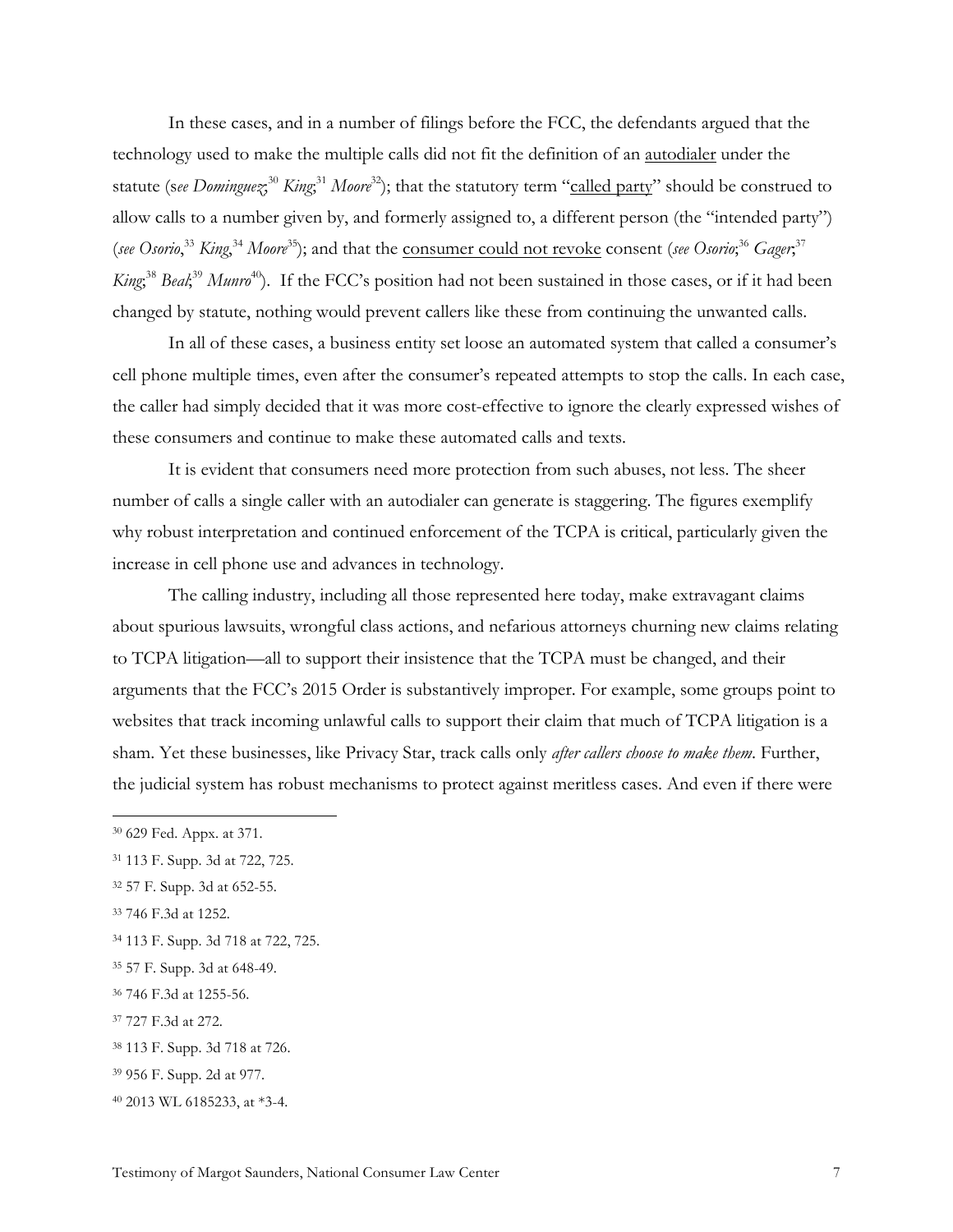some meritless cases that still made it through the judicial system, this would certainly not justify allowing innocent consumers to fall victim to a barrage of unwanted robocalls. Congress should not let this fictional specter of spurious litigation distract it from the harmful effects on consumers of the millions of unwanted calls.

Congress deliberately created statutory penalties in the TCPA to ensure compliance. Any allegedly harsh consequence of repeated violations is precisely the deterrent intended and needed to instigate corrective action and industry-wide compliance. Only businesses that make robocalls without consent and without up-to-date dialing lists risk liability from TCPA lawsuits.

Despite the facts that robocalls consistently top the list of consumer complaints $41$  and that 3.5 million complaints about unwanted calls were made to the FTC in  $2015$ ,<sup>42</sup> there were only 3,710 TCPA lawsuits filed in 2015.<sup>43</sup>

This means that for every 1,000 complaints to the FTC, only one lawsuit is filed. Most consumers who receive robocalls do not take the time to complain to a federal agency, and even a tinier percentage (one tenth of 1 percent) actually files a lawsuit. Most contact the caller or give up. Only those who are very frustrated will seek redress with state or federal agencies. For example, the consumer in the *Dominguez* case, who received nearly 28,000 text messages from Yahoo, repeatedly asked Yahoo to stop, without success. The consumer then turned to the FCC, which also asked Yahoo to stop. Yahoo refused, stating that it did not believe, based on its narrow view of what constitutes an autodialer under the TCPA, that it was regulated by the FCC. Only then did the consumer file suit.<sup>44</sup> If the industry callers represented here today achieve their goal of weakening the law, the number of unwanted calls and texts will skyrocket.

The TCPA does not provide for an attorney fee award even when the consumer prevails, and the statutory damages recovery is limited to \$500 per impermissible call. (The court has discretion to treble this amount if it finds that the defendant acted willfully or knowingly.<sup>45</sup>) This means that only cases involving a high volume of illegal calls will provide the possibility of a recovery that is even sufficient to cover the attorney's time to investigate, file and litigate the case.

 <sup>41</sup> *See* 2015 TCPA Declaratory Ruling and Order ¶ 1.

<sup>42</sup> Federal Trade Commission, National Do Not Call Registry Data Book, FY 2015*,* at 4 (2015).

<sup>43</sup> *See* WebRecon, *Out Like a Lion… Debt Collection Litigation & CFPB Complaint Statistics,* Dec 2015 & Year in Review, *available at*: http://webrecon.com/out-like-a-lion-debt-collection-litigation-cfpb-complaint-statistics-dec-2015-year-inreview/#sthash.m8WYbAKa.dpuf.

<sup>44</sup> 629 Fed. Appx at 371.

<sup>45</sup> 47 U.S.C. § 227(b)(3)(C).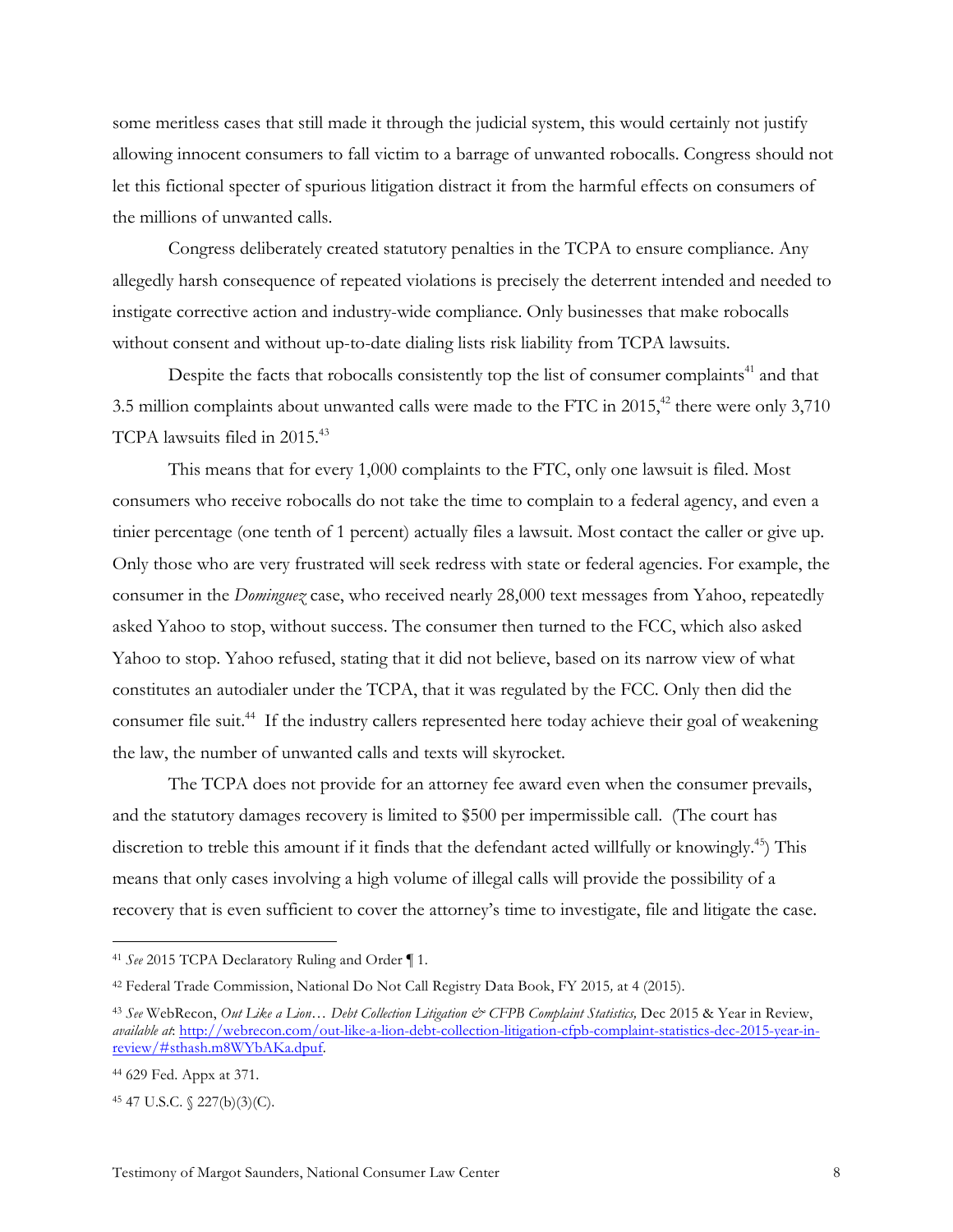Thus the very structure of the TCPA weeds out cases that involve only a low volume of isolated, unwanted calls.

Moreover, the alarmist criticisms of class actions are simply a red herring. A few problematic class actions do not diminish the necessity of fostering effective enforcement of the significant substantive protections provided by the TCPA. The vast majority of TCPA claims are brought as individual actions, but having the ability to pursue TCPA claims as a class action furthers the statute's fundamental purpose. Class settlements bring real relief to the public, as many defendants then stop making the offending calls or they implement safeguards. Also, because the TCPA has no attorney fee provision, class actions often present the only practical means of litigating a claim.<sup>46</sup>

### **2. The FCC's 2015 Omnibus Order on the TCPA was correct.**

The callers have pressed the FCC to change three critical definitions within the TCPA:

- a) They seek a narrow definition of "autodialer" or "ATDS" under the TCPA—which would have the effect of eliminating any statutory or government oversight over automated calls, whether for informational, telemarketing, debt collection, or other purposes.
- b) They seek a definition of the term "called party" to mean the "intended recipient" of the call—which would remove any incentives for callers to maintain timely records of consent, and eliminate the legal basis for consumers to ask that wrong number calls cease.
- c) They seek a ruling that once a consumer has provided consent to receive robocalls, such consent can never be revoked, regardless of the number of unwanted automated calls and texts the consumer receives.

Not only are these arguments incorrect as a matter of law, but the granting of any one of them would unleash a tsunami of unwanted calls upon owners of cell phones in the United States. The FCC was quite correct, both legally and as a policy matter, to deny each of these requests by the industry.

**Autodialer definition.** The calling industry's argument that the FCC's longstanding definition of autodialer is wrong is based on the notion that the current definition covers too many instruments, supposedly making the distinction meaningless. The implication is that because so

 <sup>46</sup> "It may be that without class certification, not all of the potential plaintiffs would bring their cases. But that is true of any procedural vehicle; without a lower filing fee, a conveniently located courthouse, easy-to-use federal procedural rules, or many other features of the federal courts, many plaintiffs would not sue." *Shady Grove Orthopedic Associates, P.A., v. Allstate Insurance Co.*, 559 U.S. 393, 435 n.18 (2010).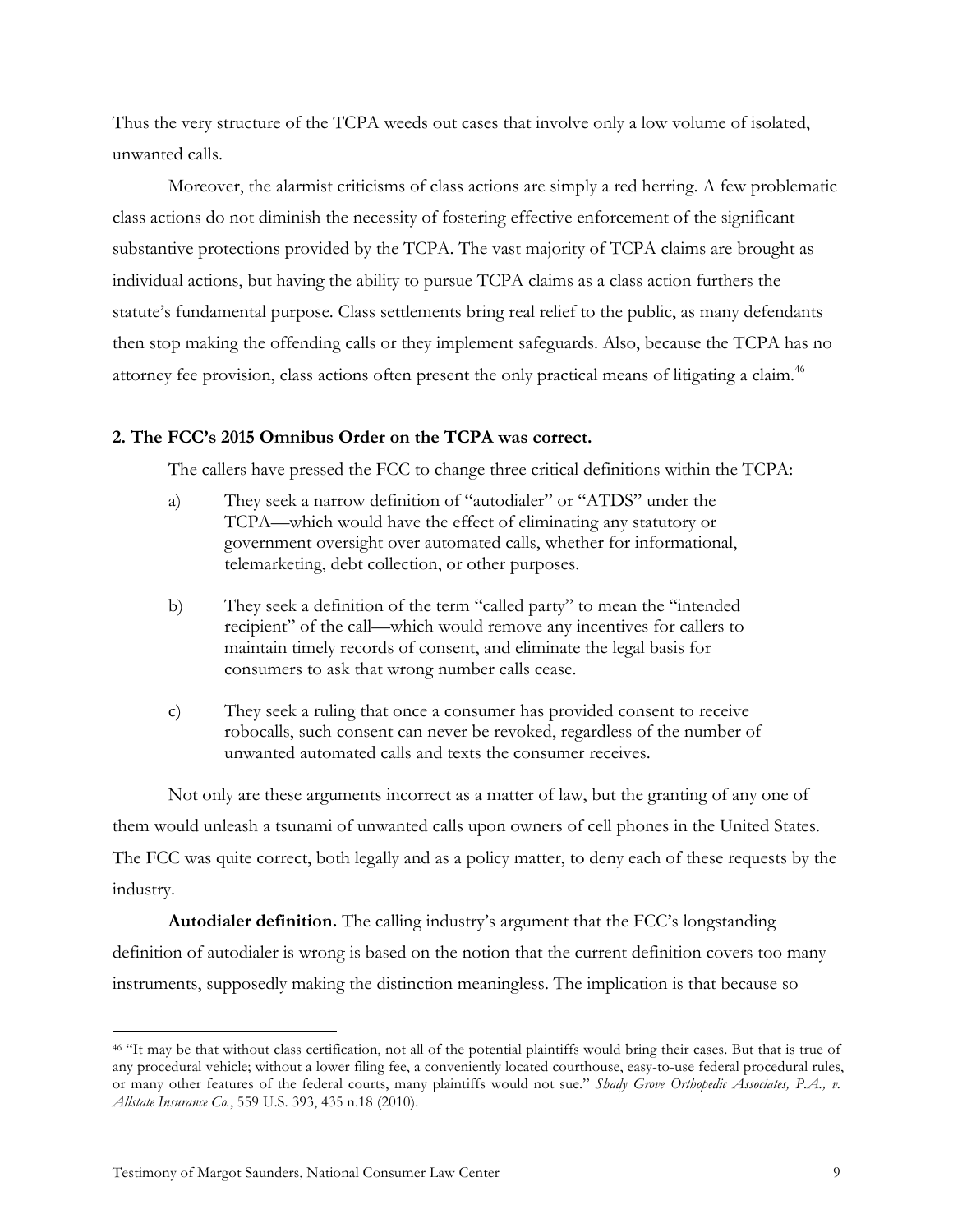many people have smart phones, each of which could be considered an autodialer, all of those people could be sued under the TCPA—a danger the industry would prevent by changing the definition of autodialer to exclude all of the technology that is actually being used by commercial entities to call consumers.

**Called party.** The calling industry argues that "called party" must mean the person the caller intended to call, rather the person the caller actually reached at the dialed number. The industry proposes a tortured analysis of the TCPA's plain language that would lead to disastrous results for consumers. Adopting the industry's absurd interpretation not only runs afoul of the TCPA's plain reading, but it would also leave innocent consumers who receive uninvited, wrong number robocalls without recourse. For example, in one reported case, Nelnet called one consumer over 185 times, contending that it had consent because the *intended recipient* was the person it was trying to call, namely the real debtor.<sup>47</sup>

If the position advanced by industry were to become the rule, Nelnet would have no liability no matter how many times it called the wrong person. Nelnet's defense would be that because it *intended* to call one party 185 times, and it had consent from that party, that would be sufficient. It would not matter that it actually reached someone else 185 times. The person who answers and owns the phone is clearly the "called party." It does not make sense to treat the "intended party" as the "called party," and leave the party actually called unprotected.

In *Osorio*, the consumer received 327 debt collection robocalls to her cell phone for a debt owed by someone else. <sup>48</sup> In *Dominguez*, Yahoo sent 27,809 texts, and maintained that it did not have to stop because it had consent from a prior subscriber.<sup>49</sup> In *Allen v. JPMorgan Chase*, *N.A.*, a noncustomer of Chase Auto Finance received over 80 prerecorded calls to her cell phone relating to the debt of someone else. When she answered the calls, an automated voice instructed her to call Chase Auto Finance to discuss "her" account, or to visit www.chase.com. When she called, Chase initially refused to take action because she was not a customer. Only after numerous complaints and litigation did the calls cease. $50$ 

 <sup>47</sup> *Cooper v. Nelnet*, 6:14-cv-00314-GKS-DAB (M.D. Fla.).

<sup>48</sup> 746 F.3d at 1246.

<sup>49</sup> 629 Fed. Appx. at 371.

<sup>50</sup> Case No. 13-cv-08285 (N.D. Ill.).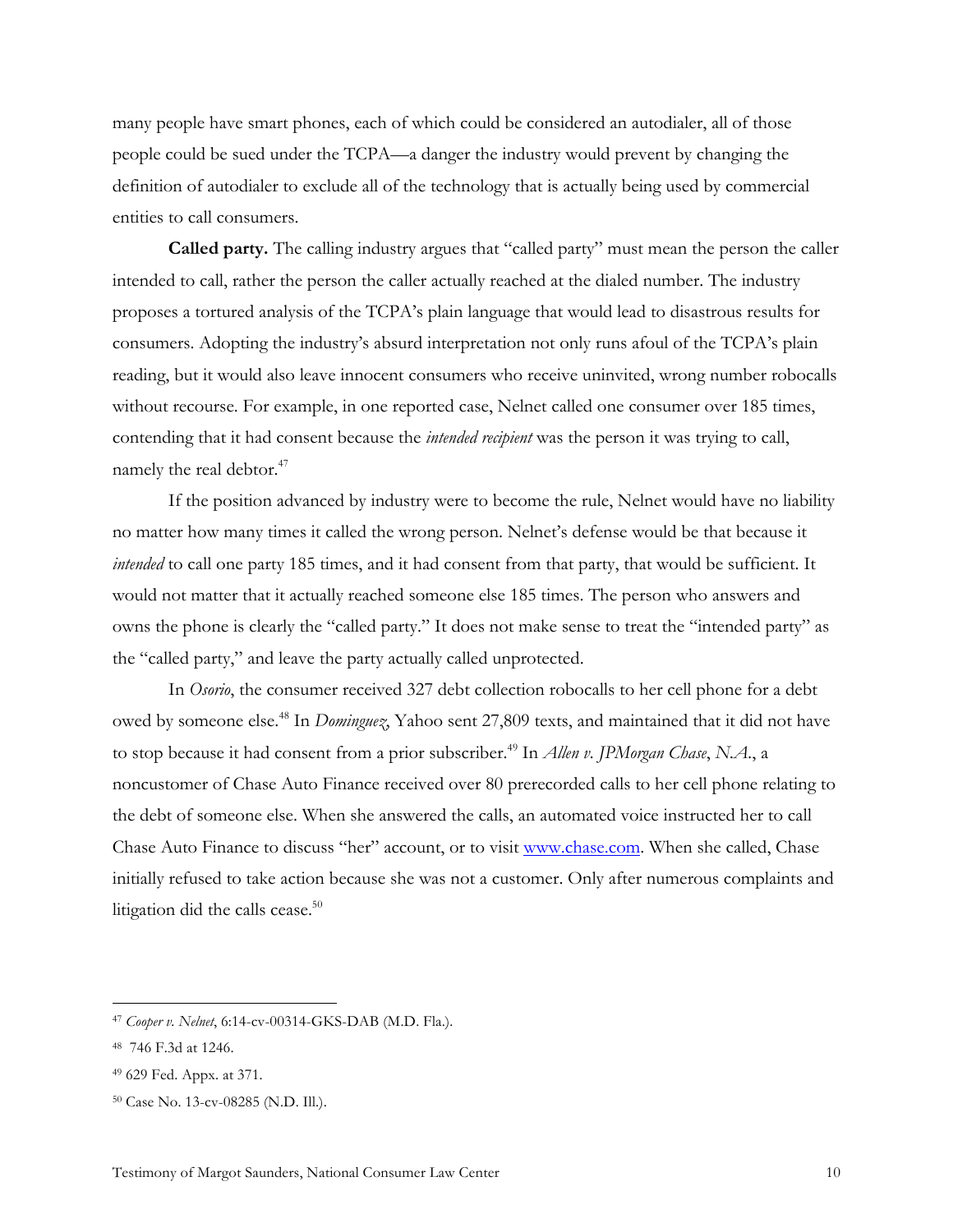The FCC did not make new law in its 2015 ruling. It simply reiterated the holdings of the vast majority of courts that "called party" is indeed the person actually called and not some other intended recipient.<sup>51</sup>

**The reassigned numbers issue is a red herring.** In its 2015 Omnibus Order, the FCC allowed callers only one call to determine whether a cell phone number had been reassigned to a new consumer.52 It did this because if there were not a strict limit on these calls, callers would have no incentive to ensure that they are calling the person who provided consent to be called.

Wrong number calls generally are not a matter of one or even two calls, but usually result in many calls. Here are just a few examples involving a huge number of wrong number calls:

- *Singh v. Titan Fitness Holdings, L.L.C. d/b/a Fitness Connection*: 200 calls. 53
- *Percora v. Santander*: 50 calls<sup>54</sup>
- *Scott v. Reliant Energy Retail Holdings, L.L.C*.: at least 100 calls. 55

It does not matter if the industry does not benefit from wrong number calls—the industry must be incentivized to *stop* the wrong number calls. The TCPA places the burden of proving consent on the caller. This burden should remain on the caller to ensure that the consent remains valid. The experience reflected in the cases shows that, without proper incentives to stop making wrong-number calls, the industry will simply keep calling. (But actually, the industry does benefit from the wrong number calls by shifting the cost of ensuring that the right party is called from the caller to the called party.)

The FCC's Order on reassigned numbers is reasonable, and allows industry groups one "free" call before liability attaches. After all, the businesses placing the calls are in the best position to ensure ongoing consent. Industry groups that insist on placing robocalls to consumers can seek technologies with a higher accuracy rate than those on the market (which currently have between 85

 <sup>51</sup> *See* Osorio*,* 746 F.3d at 1250-52 (rejecting argument that "intended recipient" is the "called party"). *See also* Soppet v. Enhanced Recovery Co.*,* 679 F. 3d 637, 640-41 (3d Cir. 2013); Paradise v. Commonwealth Fin. Sys., Inc., No. 3:13-cv-00001, 2014 WL 4717966, at \*3 (M.D. Pa. Sept. 22, 2014) ("called party" does not mean intended recipient); Fini v. DISH Network L.L.C., 955 F. Supp. 2d 1288, 1296 (M.D. Fla 2013) ("possessing standing as a 'called party' . . . does not require the plaintiff to have been the intended recipient"); Manno v. Healthcare Revenue Recovery Group, L.L.C., 289 F.R.D. 674, 682 (S.D. Fla. 2013); Breslow v. Wells Fargo Bank, N.A., 857 F. Supp. 2d 1316, 1322 (S.D. Fla. 2012) ("called party" refers to the actual, not the intended, recipient).

<sup>52</sup> *See* 2015 TCPA Declaratory Ruling and Order at 8006-10, ¶¶ 85-92.

<sup>53</sup> Case No. 4:14-cv-03141 (S.D. Tex).

<sup>54</sup> Case No. 5:14-cv-04751-PSG (N.D. Cal.)

<sup>55</sup> Case No. 4:2015-cv-00282 (S.D. Tex).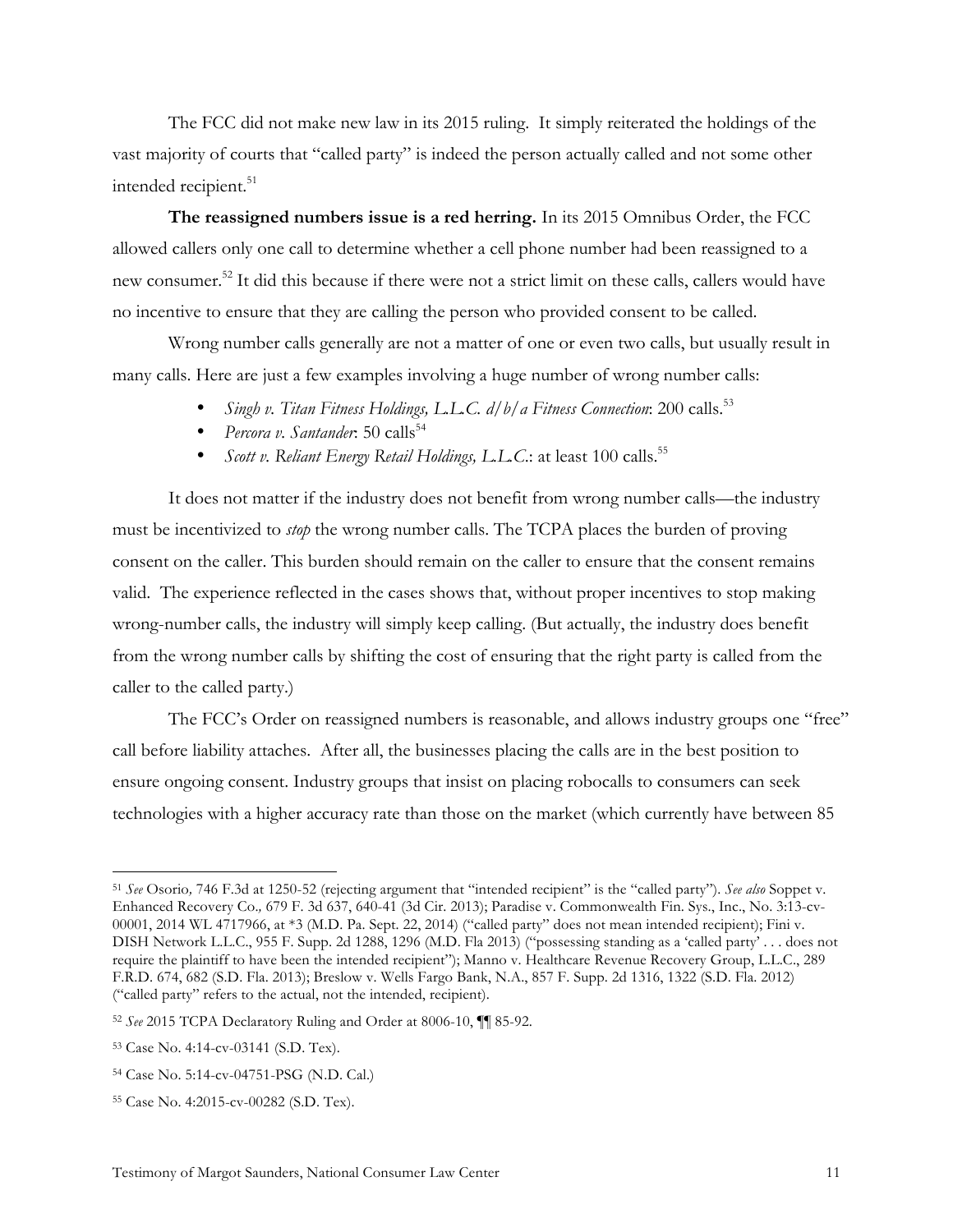to 99 percent accuracy in identifying cellular numbers).<sup>56</sup> They can combine existing technologies with other strategies to prevent wrong number calls, such as making a manual call first, or developing a method to confirm that the called party is in fact the intended recipient. The discussion in section 6 of this Testimony provides more detail about methodologies that can be used to avoid wrong number calls.

Keeping the onus on the caller is appropriate. It is analogous to what transpired in the financial sector after the Fair Credit Billing Act was passed.<sup>57</sup> Placing the burden of managing consumer fraud in credit card transactions upon banks provided them with the incentive to create systems that limit and avoid fraud. The rationale is the same here.

Many callers communicate regularly with the persons they intend to call (*i.e.*, their own customers). Who better than the callers to ensure that they have ongoing consent? These callers have processes in place to maintain current customers' contact information; they can also establish consent to call cell phones. Businesses can implement features in their customer communications to confirm ongoing consent (*i.e.*, via their websites, at their storefronts, via telephone). If they are unable to confirm consent, the best practice would be to remove the consumer's name from their automated calling lists.

Notably, most cell phone providers do not reassign numbers for at least 30 days.<sup>58</sup> Autodialers are equipped to record "triple-tone" signals that identify a number that has been disconnected. A manual dialer will also hear a triple-tone. Once the caller knows that the number has been disconnected, it also knows that the number is on track to be reassigned to a different person.59

And, of course, if a business wants an absolute guarantee against TCPA liability, it has the option of simply refraining from making robocalls; it can manually dial instead. Businesses do not have a "right" to make robocalls. And their ability to do so must not undermine the privacy rights of consumers. The FCC's a safe harbor for liability for one call is an appropriate balance between assisting callers to determine whether a number has been reassigned and opening the floodgates to unwanted calls to consumers.

 <sup>56</sup> Michael P. Battaglia, Meg Ryan, Marcie Cynamon, *Purging Out-Of-Scope And Cellular Telephone Numbers From RDD Samples,* in Proceedings of the AAPOR-ASA Section on Survey Research Methods 3798 (2005).

<sup>57</sup> 15 U.S.C. §§ 1601 *et seq.*

<sup>58</sup> *See* Numbering Resource Optimization, CC Docket No. 99-200, Report and Order, 15 FCC Rcd. 7574, 7590, ¶ 29  $(2000).$ 

<sup>59</sup> *See* 2015 TCPA Declaratory Ruling and Order at 38 n.303.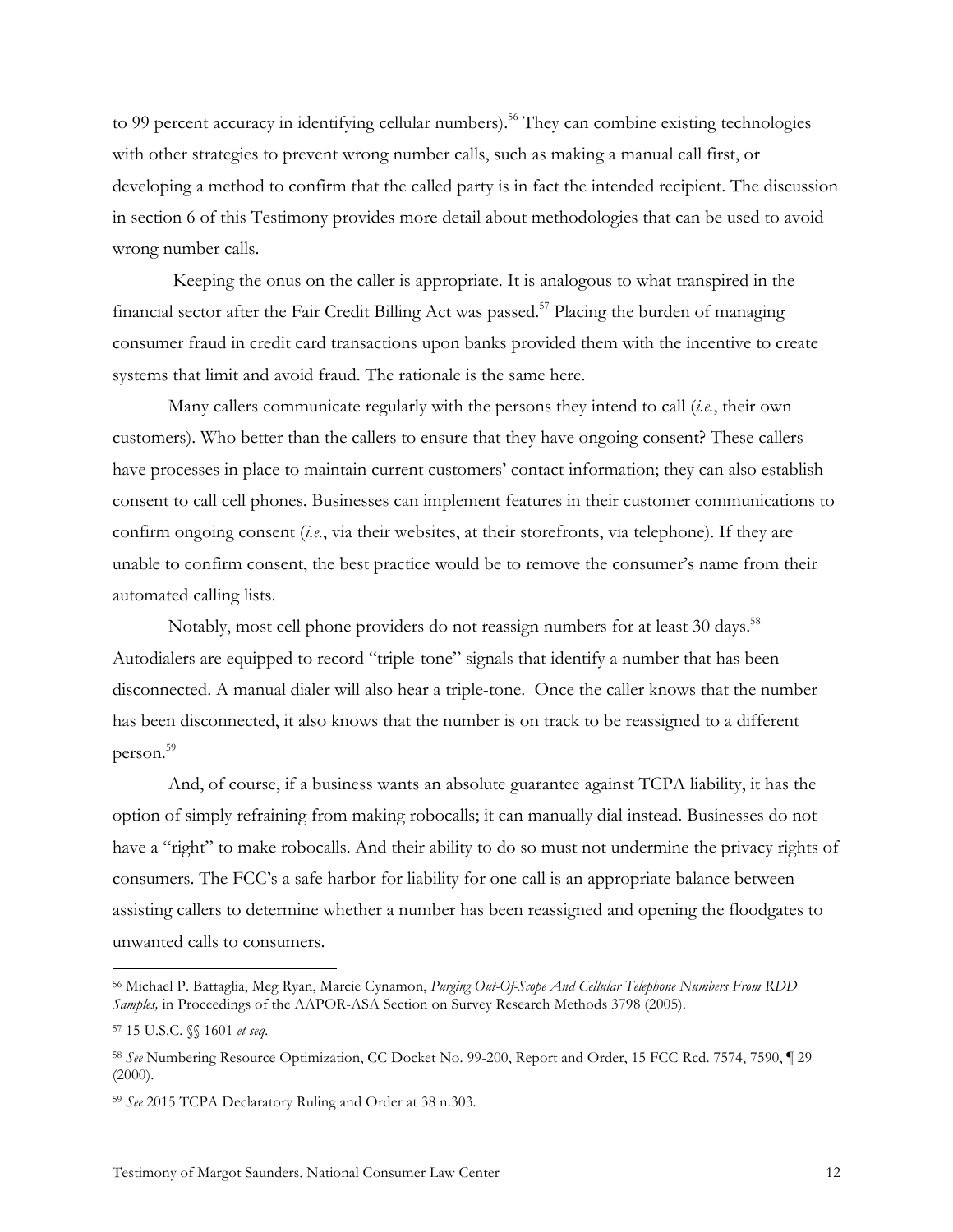**"Reasonable means of revoking consent" includes only means that are reasonable**. The calling industry also complains about the FCC's order requiring that callers honor consumers' use of "reasonable means" to revoke consent.<sup>60</sup> But any "reasonable" means to revoke consent is appropriate and consistent with the plain reading of the TCPA. Industry arguments paint a myriad of far-fetched examples of ways consumers *could* attempt to revoke consent. Yet the FCC did not say consent could be revoked in *any* way, but rather any *reasonable* way.

Industry objects to the use of reasonableness as a standard. But reasonableness is often used as a standard in statutes, court rules, and administrative agency rules and decisions. The "Reasonable Man" is an eminent personality in United States law. For example, the term "reasonable" is used to define a standard in Rules 4, 5, 11, 12, 15, 16, 17, 23, 26, 27, 30, 32, 33, 34, 36, 37, 43, 45, 50, 51, 53, 56, 60, 65, and 68 of the Federal Rules of Civil Procedure.

The Uniform Commercial Code—the basic law governing commercial transactions throughout the United States—imposes upon parties a duty of good faith, defined to include "reasonable commercial standards of fair dealing."61 It provides that an offer shall be construed as inviting acceptance "by any medium reasonable in the circumstances" and is construed to remain open for a "reasonable time."62 "Reasonably predictable" fair market rent is part of the standard for distinguishing between a lease and a sale.<sup>63</sup> When the parties have not agreed upon a time for an action to be taken, it is to be taken within a "reasonable time."64 And this is just a partial list of the references to reasonableness as a standard in only the first of the U.C.C.'s eleven Articles. The industry's objection to a reasonableness standard is alarming, and indicative that—absent this requirement—these industry groups would seek to impose *un*reasonable measures to *restrict* revocation of consent.

It is only when callers make it unduly cumbersome to revoke consent that they are likely to receive varying manners of revocation, which may or may not ultimately be deemed reasonable. For example, if the caller does not provide a mechanism to opt out when making a robocall (and many do not), the consumer might go to the brick and mortar storefront and ask a representative to remove his name from the calling list.

 <sup>60</sup> *See* 2015 TCPA Declaratory Ruling and Order ¶ 47.

<sup>61</sup> U.C.C. §§ 1-201, 1-304.

<sup>62</sup> U.C.C. § 2-206.

<sup>63</sup> U.C.C. § 1-203.

<sup>64</sup> U.C.C. § 1-205.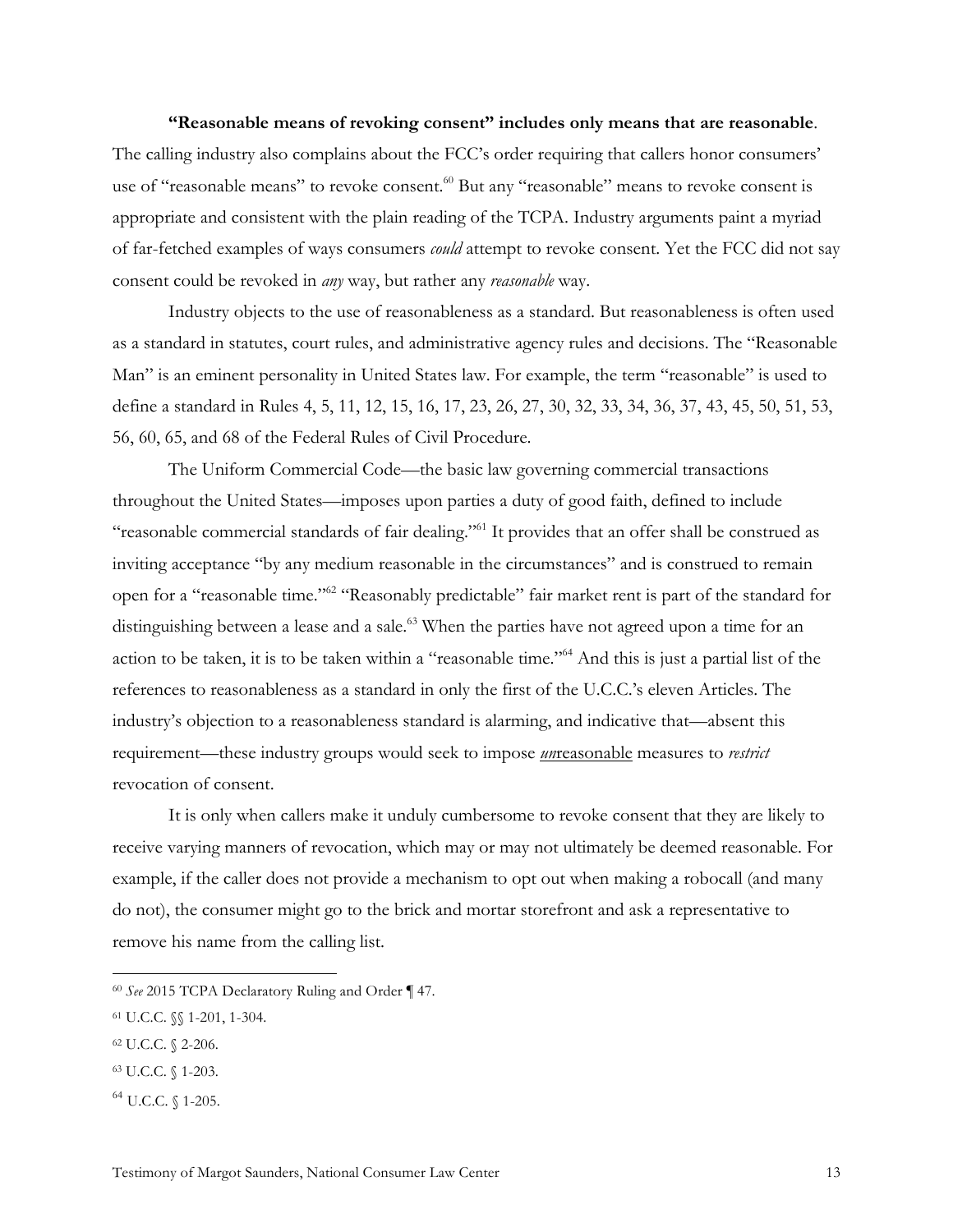Reasonable methods of revocation should include an easy-to-use opt-out mechanism provided within the call or text. Other methods may include going to the caller's website, or calling the company's customer service line. It stands to reason that consumers would be likely to use these methods. However, no specific method should be mandatory because not every method fits every scenario.

Instead of requiring consumers to discern how to revoke consent for a particular business (*i.e.*, XYZ Co. requires completion of a form), the onus must be on the caller. If a business wants to robocall consumers, it should train its employees how to handle a consumer's wish to opt out of robocalls, and not shift its burden to consumers.

Allowing the industry to limit mechanisms for revocation is contrary to the TCPA's broad construction, and also disregards the myriad of ways in which businesses may be organized (*i.e.*, not all have a website or customer service line). Allowing any reasonable manner of revocation that conveys a message to the caller that the recipient does not wish to receive future communications is appropriate.

Some industry groups have suggested that the terms for revocation should be limited to the terms set out in the underlying contracts. However, not all communications are subject to a contractual relationship between the parties (*e.g.*, wrong number calls), so even the most consumerprotective contract would not be a one-size-fits-all solution. More important, leaving the matter to contract opens the door to unequal bargaining positions in contractual drafting and obscure provisions in fine print, all leading to consumer confusion about how to revoke consent. Better to keep the FCC's approach: that revocation must simply be *reasonable.* 

#### **3. The importance of passing the HANGUP Act.**

Unfortunately, a provision seriously undermining the important protections of the TCPA was jammed through Congress as part of the Bipartisan Budget Act of 2015. Section 301 of this Act creates an exemption to the TCPA that permits robocalls and texts by debt collectors of federal debt—primarily student loan borrowers who are delinquent on federal student loan payments, as well as taxpayers pursued by private collectors—to be made to cellphones without the consent of the consumer. This is a dangerous precedent that will harm tens of millions of Americans, and it should be repealed. Senate Bill 2235, the HANGUP (Help Americans Never Get Unwanted Phone calls) Act, repeals the enactment of Section 301 in the budget bill. We strongly support the HANGUP Act.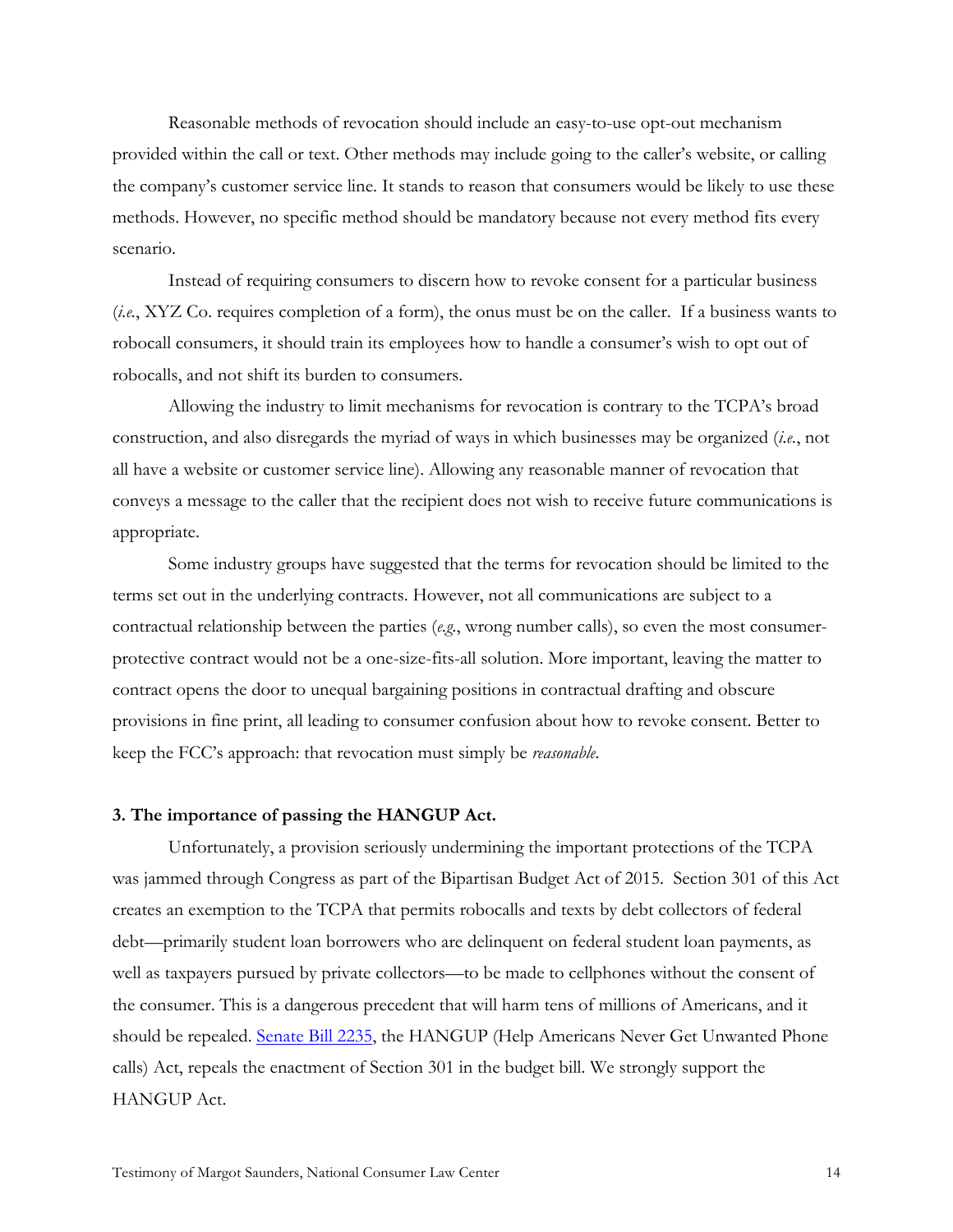Our best estimate of the total number of people who could be negatively impacted by

Section 301 is over 61 million people. This includes:

- **Federal Student Loans.** The total number of unduplicated recipients of federal student loans (including Direct loans, Federal Family Education loans, and Perkins loans) was 41.8 million as of Q1 2016. $65$
- **Federally Guaranteed Mortgages.** As of September 2015, there were a total of 4,934,260 mortgages with an explicit guaranty from the U.S. government, including the Federal Housing Administration, the U.S. Department of Veterans Affairs, and certain other departments to a lesser extent. This number includes both current and performing mortgages (4.4 million) as well as delinquent mortgages (474,000). 66
- **Small Business Loans.** The Small Business Administration (SBA) offers several kinds of guaranteed loan programs, as well as direct business loans and disaster loans. For Fiscal Year 2015, the SBA approved over 80 thousand loans.<sup>67</sup>
- **Agriculture Loans.** The U.S. Department of Agriculture (USDA) offers various kinds of loan programs, including direct and guaranteed loans for single/multi-family housing, community facilities, and business programs. The USDA's Rural Development loan programs serve 306,552 borrowers through direct programs and 942,367 borrowers through guaranteed programs, as of Fiscal Year 2015.68
- **IRS Taxpayer Delinquent Accounts.** Since 2004, the number of taxpayer delinquent accounts subject to collection activities has grown each year.<sup>69</sup> As of September 30, 2015, a total of 13.3 million taxpayer accounts were subject to IRS delinquent collection activities.<sup>70</sup> These accounts are now subject to robocalling by private debt collectors.<sup>71</sup>

# **Student loan collectors' and servicers' repeated debt collection violations.** Student loan

collectors and servicers have frequently violated the laws and regulations designed to protect consumers from overreaching, abuse and harassment. For example, consider the student loan

 <sup>65</sup> U.S. Dept of Education, Federal Student Aid Portfolio Summary (May 2016), *available at* https://studentaid.ed.gov/sa/about/data-center/student/portfolio.

<sup>66</sup> "Office of the Comptroller of the Currency, OCC Mortgage Metrics Report, Third Quarter 2015 (Feb. 2016), *available at* http://www.occ.treas.gov/publications/publications-by-type/other-publications-reports/mortgagemetrics/mortgage-metrics-q3-2015.pdf.

<sup>67</sup> "U.S. Small Business Administration, Number of Approved Loans by Program (Feb. 2016), *available at* https://www.sba.gov/sites/default/files/WDS\_Table3\_ApprovalCount\_Report.pdf.

<sup>68</sup> "U.S. Dep't of Agriculture, Office of Inspector General, Rural Development's Financial Statements for Fiscal Years 2015 and 2014 at 23, *available at* http://www.usda.gov/oig/webdocs/85401-0005-11.pdf.

<sup>69</sup> Internal Revenue Service Data Book, SOI Tax Stats - Delinquent Collection Activities, Table 16 (2015), *available at* https://www.irs.gov/uac/SOI-Tax-Stats-Delinquent-Collection-Activities-IRS-Data-Book-Table-16.

<sup>70</sup> Internal Revenue Service Data Book 43 (2015), *available at* https://www.irs.gov/pub/irs-soi/15databk.pdf.

<sup>71</sup> *See* 26 U.S.C. § 6306 (amended by Pub. L. No. 114-94, 129 Stat. 1312 (Dec. 4, 2015)).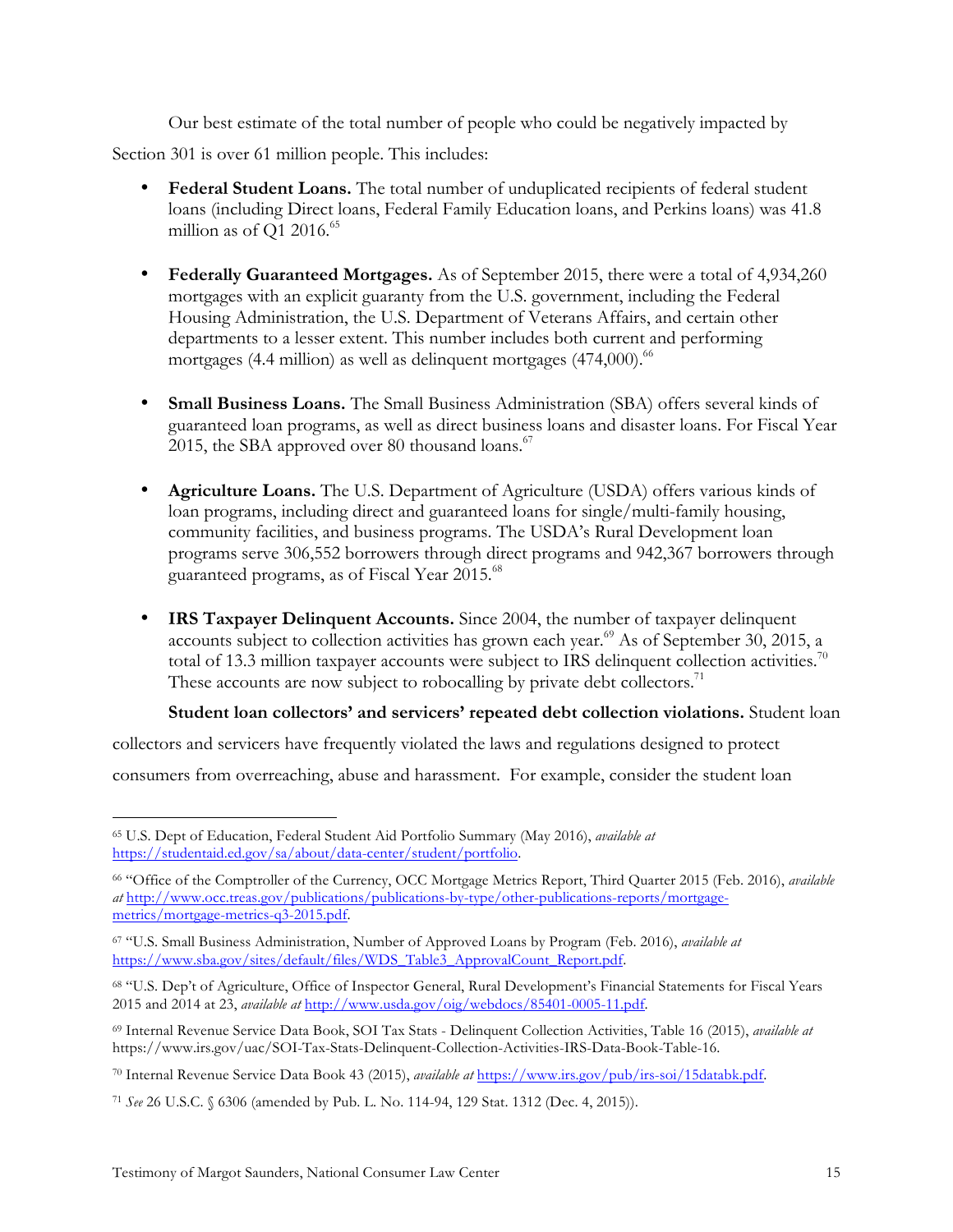servicer Navient's recent settlements with the FDIC and the Department of Justice. On May 13, 2014, Navient reached an agreement with the Department of Justice requiring it to pay \$60 million to compensate student loan debtors for interest overcharges that violated the Servicemembers Civil Relief Act (SCRA).<sup>72</sup> On the same day, the FDIC announced a separate \$96.6 million settlement with Navient for manipulating the allocation of students' payments in order to maximize late fees, misrepresenting and inadequately disclosing how borrowers could avoid late fees, and violating SCRA requirements.<sup>73</sup>

Moreover, in 2014 testimony to Congress about problems with student loans, the Consumer Financial Protection Bureau's Student Loan Ombudsman stated:

Loan servicers are the primary point of contact on student loans for more than 40 million Americans. . . . .

As the recession decimated the job market for young graduates, a growing share of student loan borrowers reached out to their servicers for help. But the problems they have encountered bear an uncanny resemblance to the problems faced by struggling homeowners when dealing with their mortgage servicers. Like many of the improper and unnecessary foreclosures experienced by many homeowners, I am concerned that inadequate servicing has contributed to America's growing student loan default problem, now topping 7 million Americans in default on over \$100 billion in balances.

The Bureau has received thousands of complaints from borrowers describing the difficulties they face with their student loan servicers. Borrowers have told the Bureau about a range of problems, from payment processing errors to servicing transfer surprises to loan modification challenges. To ensure that we do not see a repeat of the breakdowns and chaos in the mortgage servicing market, it will be critical to ensure that student loan servicers are providing adequate customer service and following the law.<sup>74</sup>

Student loan collectors and servicers have also frequently been subject to private suits for

TCPA violations. For example, Nelnet was a defendant in a recent TCPA action, *Cooper v. Nelnet*,

 <sup>72</sup> *See* Press Release, Justice Department Reaches \$60 Million Settlement with Sallie Mae to Resolve Allegations of Charging Military Servicemembers Excessive Rates on Student Loans (May 13, 2014), *available at* http://www.justice.gov/opa/pr/justice-department-reaches-60-million-settlement-sallie-mae-resolve-allegationscharging.

**<sup>73</sup>** *See* Press Release**,** FDIC Announces Settlement with Sallie Mae for Unfair and Deceptive Practices and Violations of the Servicemembers Civil Relief Act (May 13, 2014), *available at* 

https://www.fdic.gov/news/news/press/2014/pr14033.html. While this matter involved private student loans, rather than the federal student loans for which section 301 provides a carve-out, the behavior of student loan servicers is relevant to the discussion.

<sup>74</sup> Hearing on the Impact of Student Loan Debt on Borrowers and the Economy Before the United States Senate Comm. on the Budget, 113th Cong., 2d Sess. (June 4, 2014) (testimony of Rohit Chopra, Assistant Director & Student Loan Ombudsman, Consumer Financial Protection Bureau) (emphasis added).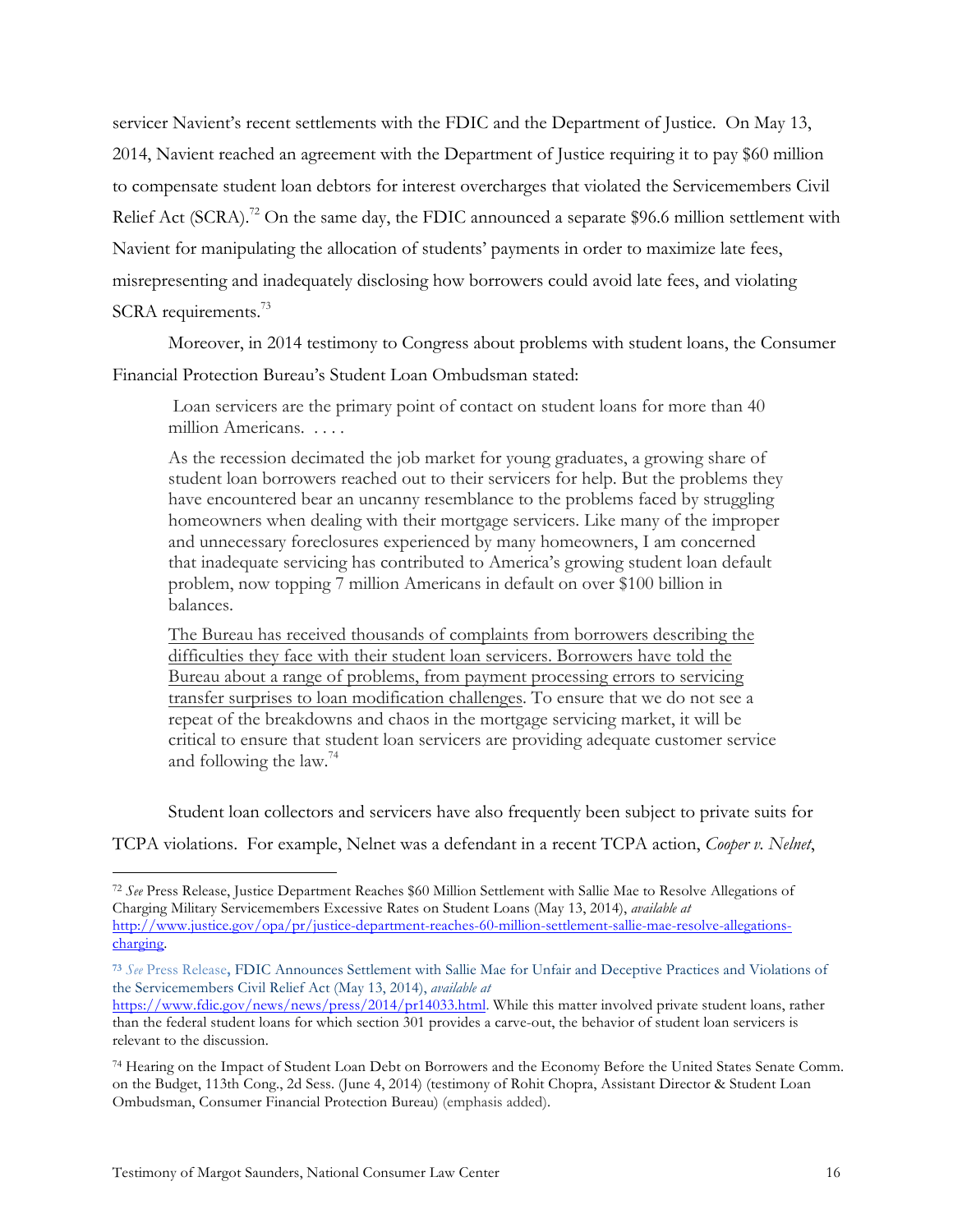because it contacted third parties' cell phones with pre-recorded messages. Mr. Cooper does not have a student loan serviced by Nelnet. Yet, he received the following pre-recorded call several times on his cell phone in addition to texts and other calls:

Hello, this is an important message for Leonor Vargas from Nelnet, calling on behalf of the US Department of Education. We do not have a current address, phone number, or email on file for Leonor Vargas. Without current contact information, we are unable to provide important information about their student account. Please contact Nelnet 24/7 at 888-486-4722 or visit us at www.nelnet.com. This matter requires your immediate attention. Thank you.

Similarly, Sallie Mae was the defendant in *Cummings v. Sallie Mae*, 12-cv-09984 (N.D. Ill.), a case involving allegations that Sallie Mae called people who were references for the students' loans with pre-recorded debt collection messages. Sallie Mae had no relationship with these references in regards to the accounts that were the subject of the calls.

These examples demonstrate that student loan servicers and collectors are autodialing and delivering artificial voice messages to cell phones in violation of the TCPA, as well as violating other critically important consumer protections. Until the servicers and collectors begin complying with the rules and regulations to which they are currently subject, it is a mistake to create special exemptions from consumer protection law for their benefit. The situation calls for stronger enforcement, not weaker protections.

**Financially distressed consumers**. Studies have shown—and executives in the credit industry have repeatedly admitted—that the major causes of serious consumer delinquency are unemployment, illness, and marital problems. Moreover, the credit industry's overextension of credit, particularly high-cost credit, greatly inhibits debtors' ability to repay.

When Congress wrote the federal Fair Debt Collection Practices Act (FDCPA) it explicitly recognized that most delinquency is not intentional. Just the opposite is the case. Most overdue debts are not the fault of the consumer:

One of the most frequent fallacies concerning debt collection legislation is the contention that the primary beneficiaries are ''deadbeats.'' In fact, however, there is universal agreement among scholars, law enforcement officials, and even debt collectors that the number of persons who willfully refuse to pay just debts is miniscule. Prof. David Caplovitz, the foremost authority on debtors in default, testified that after years of research he has found that only 4 percent of all defaulting debtors fit the description of ''deadbeat.'' This conclusion is supported by the National Commission on Consumer Finance which found that creditors list the willful refusal to pay as an extremely infrequent reason for default.

The Commission's findings are echoed in all major studies: the vast majority of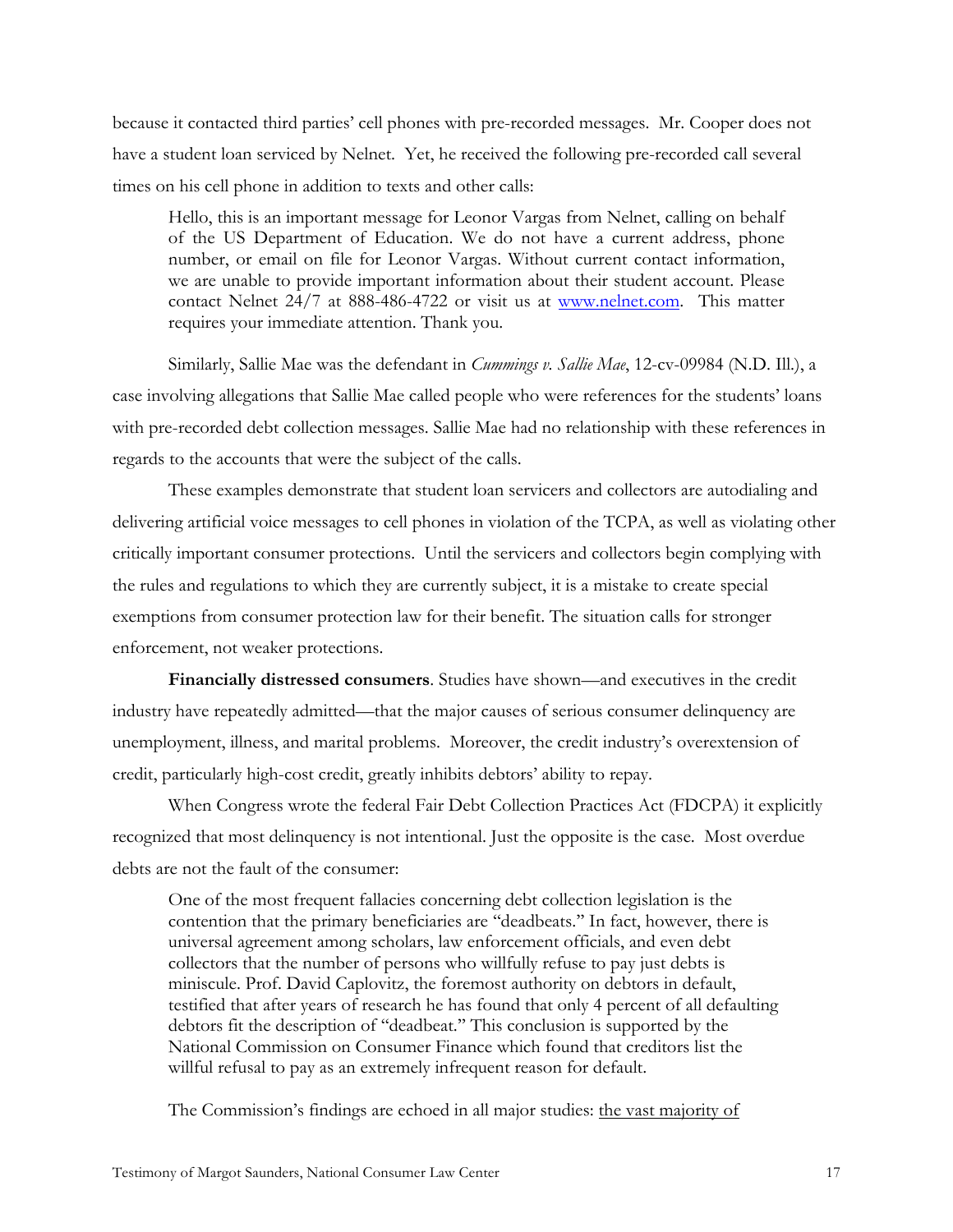consumers who obtain credit fully intend to repay their debts. When default occurs, it is nearly always due to an unforeseen event such as unemployment, overextension, serious illness, or marital difficulties or divorce.<sup>75</sup>

The FDCPA, along with other laws protecting debtors from abuse and harassment, is based on this recognition, rather than on the myth that draconian collection tactics are justified by the existence of substantial numbers of debtors who sought out credit without the intention or wherewithal to repay.<sup>76</sup>

There are clear, objective, widely recognized causes of delinquency and default on consumer debt. Unemployment is widely recognized as the leading cause of the failure to pay credit card debt.<sup>77</sup> Excessive medical debt is also widely seen as cause for the non-payment of other bills.<sup>78</sup>

**The impact of the FCC's proposed rule on borrowers with federal debt from for-profit colleges.** There are numerous for-profit colleges that have been repeatedly investigated or sued for fraudulent activities that seriously harm consumers, especially low-income consumers. Just two examples are Corinthian<sup>79</sup> and ITT.<sup>80</sup> As the result of predatory practices, students who attend forprofits often do not benefit from the education paid for with the federal student loans, and thus disproportionately default on their federal student loans.

 <sup>75</sup> S. Rep. No. 95-382, 95th Cong., 1st Sess., *reprinted in* 1977 U.S. Code Cong. & Admin. News. (Aug. 2, 1977) (emphasis added).

<sup>76</sup> David Caplovitz, Consumers in Trouble: A Study of Debtors in Default ch. 11 (1974). *See also* Teresa A. Sullivan, Elizabeth Warren, and Jay Lawrence Westbrook, As We Forgive Our Debtors: Bankruptcy and Consumer Credit in America (1989).

<sup>77</sup> Sumit Agarwal and Chunlin Liu, *Determinants of Credit Card Delinquency and Bankruptcy: Macroeconomic Factors*, 27 Journal of Economics and Finance 1 (2003).

<sup>78</sup> *See* e.g. Theresa Tamkins, *Medical Bills Prompt More than 60% of Bankruptcies*," CNN Original Series, June 5, 2009.

<sup>79</sup> *See* Anya Kamenetz, *Corinthian Colleges Misled Students On Job Placement, Investigation Finds*, Higher Ed, Nov. 17, 2015, *available at* http://www.npr.org/sections/ed/2015/11/17/456367152/corinthian-misled-students-on-job-placementinvestigation-finds. *See also* Annie Waldman, *How a For-Profit College Targeted the Homeless and Kids With Low Self-Esteem,* ProPublica, Mar. 18, 2016 (newly released emails and PowerPoints show first-hand Corinthian Colleges' predatory practices), *available at* https://www.propublica.org/article/how-a-for-profit-college-targeted-homeless-and-kids-withlow-self-esteem: Press Release, CFPB Sues For-Profit Corinthian Colleges for Predatory Lending Scheme (Sept. 16, 2014) (Bureau Seeks More than \$500 Million In Relief For Borrowers of Corinthian's Private Student Loans), *available at* http://www.consumerfinance.gov/about-us/newsroom/cfpb-sues-for-profit-corinthian-colleges-for-predatory-lendingscheme/.

<sup>80</sup> Danielle Douglas-Gabriel, *Is this the beginning of the end for ITT?* Washington Post, Oct. 19, 2015 (CFPB accused the company of providing zero-interest loans to students but failing to tell them that they would be kicked out of school if they didn't repay in a year; when students could not pay up, ITT allegedly forced them to take out high-interest loans to repay the first ones),*available at* https://www.washingtonpost.com/news/grade-point/wp/2015/10/19/is-this-thebeginning-of-the-end-for-itt/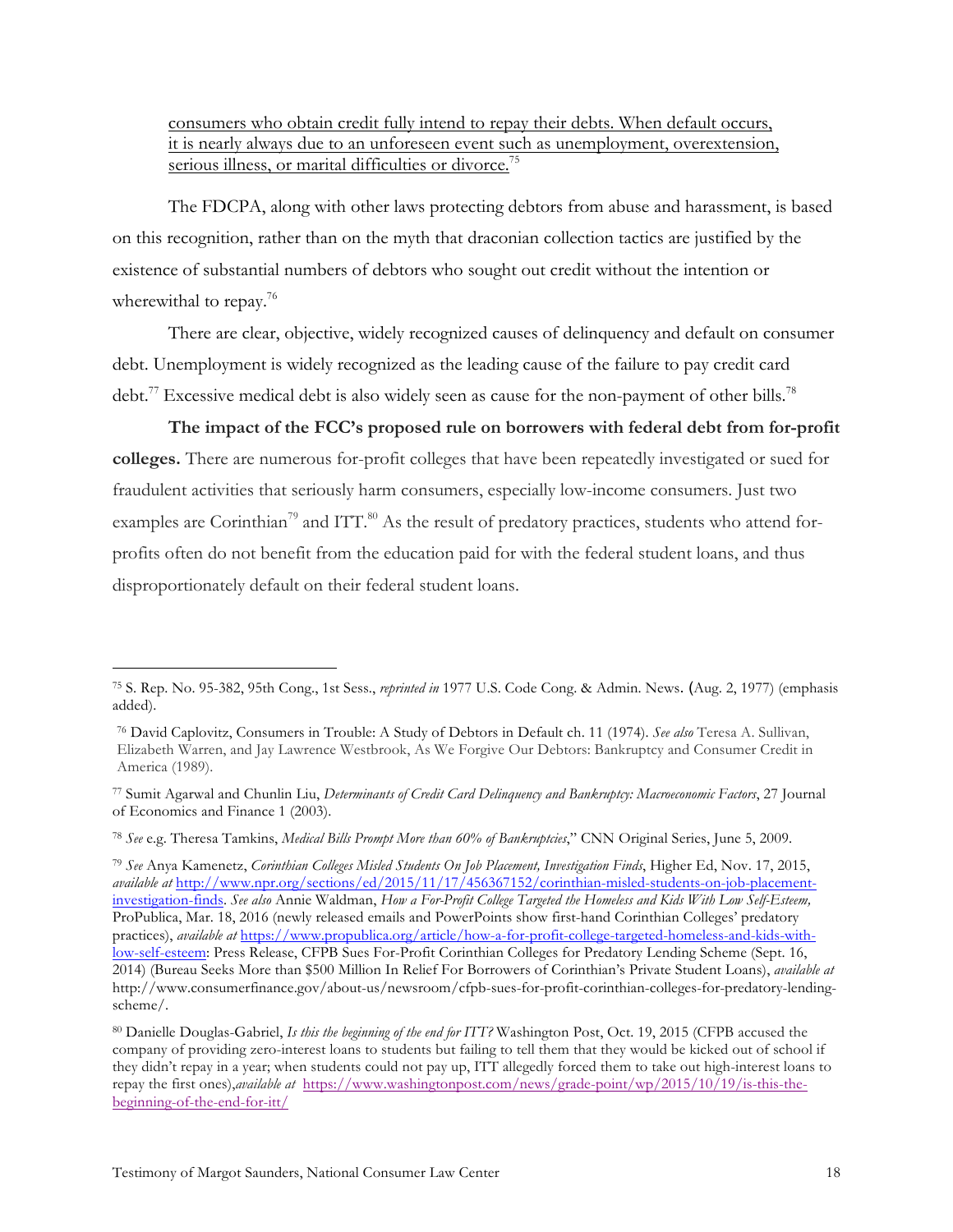The vast majority of students at these for-profit colleges have federal student loans. A 2012 report from the U.S. Senate's Health Employment Labor and Pension Committee that examined 30 publicly traded for-profit colleges, found that these institutions were up to 450 percent more expensive than their public counterparts, and that 96 percent of students who attend for-profit colleges borrow in order to do so. 81 Further, students who attend for-profit colleges are far less likely to be able to repay their loans, leading to greater default and serious financial consequences for former students. Nationally, the for-profit college sector generates nearly half of all student loan defaults, while enrolling only about 13 percent of all students.<sup>82</sup> These harmful practices most often impact vulnerable populations including low-income persons, people of color, and veterans, all of whom are overrepresented in enrollment at for-profit colleges. This is illustrated in an October 2014 Center for Responsible Lending:

We find that students who attend for-profit colleges are more likely to need to borrow for their education and tend to borrow more than their peers at public or private, non-profit schools. Unfortunately, this financial investment does not appear to pay off for many for-profit students, who graduate at lower rates, are more likely to default on their loans, and may face poor employment outcomes. African Americans and Latinos are at greater risk of the high debt burdens and poor outcomes caused by for-profit colleges because they are more likely to attend these schools than their white peers.

[A]id received by recent veterans as part of the new Post-9/11 GI bill does not count towards the 90% limitation on federal aid [that for-profits receive]. As a result, forprofit colleges target their recruitment efforts toward current and former members of the military, whose additional grant aid can be counted towards the 10% of funds that are intended to come from private sources.<sup>83</sup>

Vulnerable populations with delinquent federal student loans from potentially fraudulent for-profit schools should not be further harassed by robocalls to their cell phones.

**Abusive debt collection calls**. Collectors are *not* generally dealing with people who are choosing not to pay something they can pay. Rather, they are dealing with people who are already struggling to pay their debts, for whom choosing to pay one debt will often mean that other debts or

<sup>&</sup>lt;sup>81</sup> Staff of S. Comm on Health, Education, Labor, and Pension, 112th Cong., For Profit Higher Education: The Failure to Safeguard the Federal Investment and Ensure Student Success (2012), *available at*  http://www.help.senate.gov/imo/media/for\_profit\_report/Contents.pdf.

<sup>82</sup>Peter Smith & Leslie Parrish, *Do Students of Color Profit from For-Profit College? Poor Outcomes and High Debt Hamper Attendees' Future*, Center for Responsible Lending (Oct. 2014), *available at*

http://www.responsiblelending.org/sites/default/files/nodes/files/research-publication/crl-for-profit-univ-final.pdf. <sup>83</sup> *Id.*

Testimony of Margot Saunders, National Consumer Law Center 19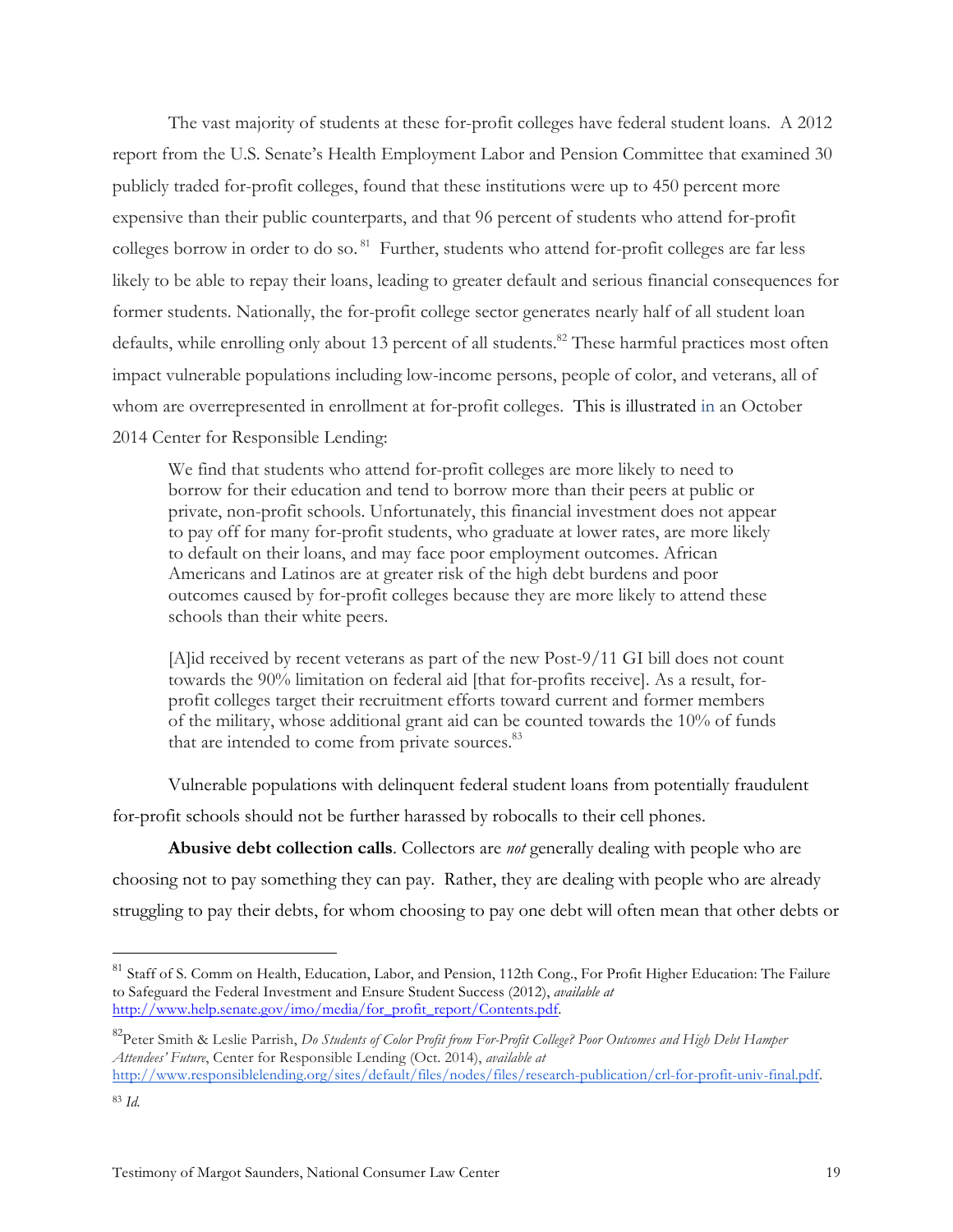necessities will go unmet. This is supported by estimates indicating that the new loophole for debt collection robocalls will not generate significant revenue for the federal government. As pointed out by Consumerist, the Congressional Budget Office projects that debt collection robocalls will raise, at most, \$500,000 per year over the next ten years.<sup>84</sup> This is why both debt collection regulation and cell phone regulation should not permit abuse, harassment or unfair or deceptive practices.

Causing one's cell phone to ring repeatedly is even more abusive for consumers than causing one's home phone to ring*.* Debt collection often begins with a series of form letters and then graduates to phone calls from collection employees. The industry's technological capabilities, along with the perverse incentives it provides its employees, often ensure that these calls are frequent and often abusive. In particular, the collection employee is often eligible for salary incentives based on the amount he or she collects. Collectors use automated dialing systems that will place a million calls per day.

As is indicated by the numerous cases filed in the courts about multiple calls as a collection tactic, people find it enormously stressful to receive multiple collection calls every day.<sup>85</sup> The calls are highly intrusive. They cause great distress and trigger difficulties in marriages. Numerous collection calls interfere with daily life. The calls themselves, the dread of future calls, and the fear of the dissemination of personal, embarrassing information to friends, neighbors, co-workers and employers permeate the lives of consumers. Indeed, in some cases, aggressive collection efforts have caused such significant emotional distress as to cause physical illness.<sup>86</sup>

**Complaints about debt collection—wrong people called routinely.** The Consumer Financial Protection Bureau's Annual Report for 2015 shows that 40 percent of debt collection complaints involved continued attempts to collect debts not owed, which include complaints that

 <sup>84</sup> Chris Morran, *Government's Own Budget Analysis Shows that Allowing Debt Collection Robocalls is Pointless,* Consumerist, Oct. 28, 2015, *available at* https://consumerist.com/2015/10/28/governments-own-budget-analysis-shows-that-allowingdebt-collection-robocalls-is-pointless/.

<sup>85</sup> *See, e.g.,* CashCall, Inc. v. Morrisey, 2014 WL 2404300 (W. Va. May 30, 2014) (84,371 calls to 292 consumers) (unpublished); Meadows v. Franklin Collection Serv., Inc., 414 Fed. Appx. 230 (11th Cir. 2011) (200-300 calls); Rucker v. Nationwide Credit, Inc., 2011 WL 25300 (E.D. Cal. Jan. 5, 2011) (approximately 80 phone calls in one year); Krapf v. Nationwide Credit, Inc., 2010 WL 2025323 (C.D. Cal. May 21, 2010) (four to eight calls daily for two months); Turman v. Central Billing Bureau, Inc., 568 P.2d 1382 (Or. 1977) (at least four calls over nine days).

<sup>86</sup> *See, e.g.,* Margita v. Diamond Mortgage Corp., 406 N.W.2d 268 (Mich. Ct. App. 1987) (stress from telephone collection efforts including phone calls aggravated paroxysmal atrial tachycardia); Turman v. Central Billing Bureau, Inc., 568 P.2d 1382 (Or. 1977) (affirming tort verdict; blind consumer rehospitalized with anxiety and glaucoma complications after repeated collection calls); GreenPoint Credit Corp. v. Perez, 75 S.W.3d 40 (Tex. App. 2002) (affirming jury verdict of \$5 million in compensatory damages against debt collector; elderly consumer suffered severe shingles-related sores, anxiety, nausea, and elevated blood pressure due to repeated telephone and in-person harassment over a debt she did not owe).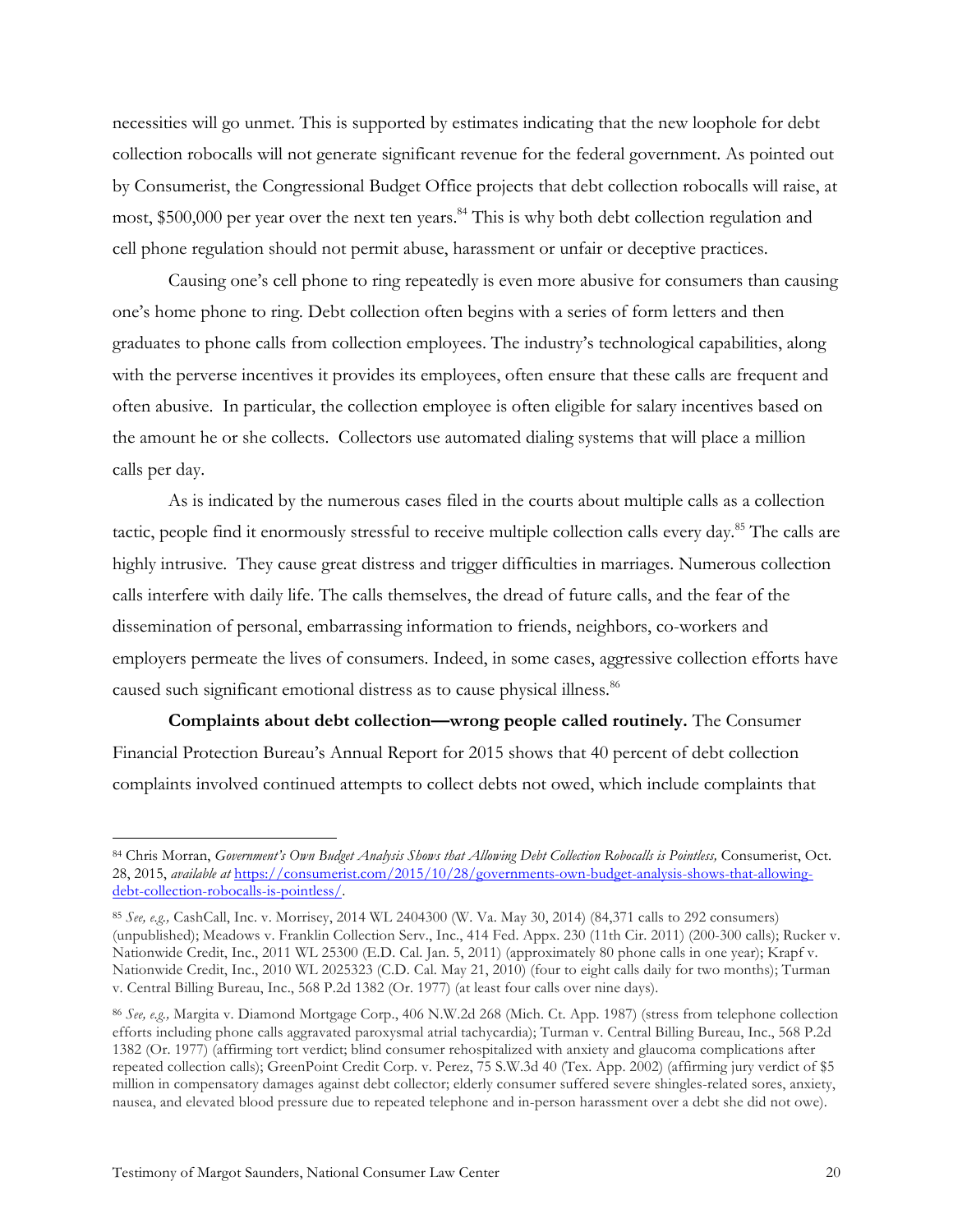the debt does not belong to the person called.<sup>87</sup> Almost one fifth of all the complaints related to debt collector communication tactics.<sup>88</sup>

Similarly, a 2009 survey conducted by the Scripps Survey Research Center at Ohio University shows that 30 percent of respondents were being called regarding debt that was not their debt.<sup>89</sup> And according to statistics from the Federal Reserve, one in seven people in the United States is being pursued by a debt collector, a substantial percentage of whom report being hounded for debts they do not owe.<sup>90</sup>

Senate Bill 2235, the HANGUP Act, repeals the enactment of Section 301 in the budget bill. The best protection against unwanted robocalls is to require the consent of the called party, as the TCPA does for all other non-emergency robocalls and texts made to cell phones.

We urge you to pass S. 2235 as soon as possible.

#### **4. Federal law should be strengthened to deal with abusive robocalling to consumers.**

As is evident from the growing number of complaints about robocalls, as well as the growing litigation, American consumers are suffering from two problems related to robocalls. One is too many robocalls from legitimate companies. The other is the escalating number of robocalls from scammers. In the public's mind, these two issues are intertwined. And, until they are each independently dealt with, the complaints—both to government agencies and through the courts will continue to escalate.

The TCPA and the Do Not Call Registry provide some protection for consumers from unwanted robocalls from legitimate companies, but these mechanisms have completely failed to address the entire robocall problem. Major phone companies provide little effective protection from the calls sent by scammers and unscrupulous actors. These calls cost consumers an estimated \$350 million in 2011.<sup>91</sup> Many of these scam robocalls originate from overseas, outside of the reach of the

 <sup>87</sup> Consumer Financial Protection Bureau, Consumer Response Annual Report <sup>16</sup> (January 1 – December 31, 2015) *available at* http://files.consumerfinance.gov/f/201604\_cfpb\_consumer-response-annual-report-2015.pdf.

<sup>88</sup> *Id*.

**<sup>89</sup>** Marcia Frellick, *Survey: Debt collection calls growing more frequent, aggressive*, Creditcard.com, Jan. 28, 2010, *available at* http://www.creditcards.com/credit-card-news/debt-collectors-become-more-aggressive-break-law-1276.php.

<sup>90</sup> David Dayen, *Someone Else's Debt Could Ruin Your Credit Rating,* New Republic, Mar. 31, 2014, *available at* http://www.newrepublic.com/article/117213/debt-collector-malpractice-someone-elses-debt-could-ruin-your-credit.

<sup>91</sup> Kevin B. Anderson, Federal Trade Commission, Staff Report of the Bureau of Economics, Consumer Fraud in the United States, 2011: The Third FTC Survey (April 2013), *available at* https://www.ftc.gov/sites/default/files/documents/reports/consumer-fraud-united-states-2011-third-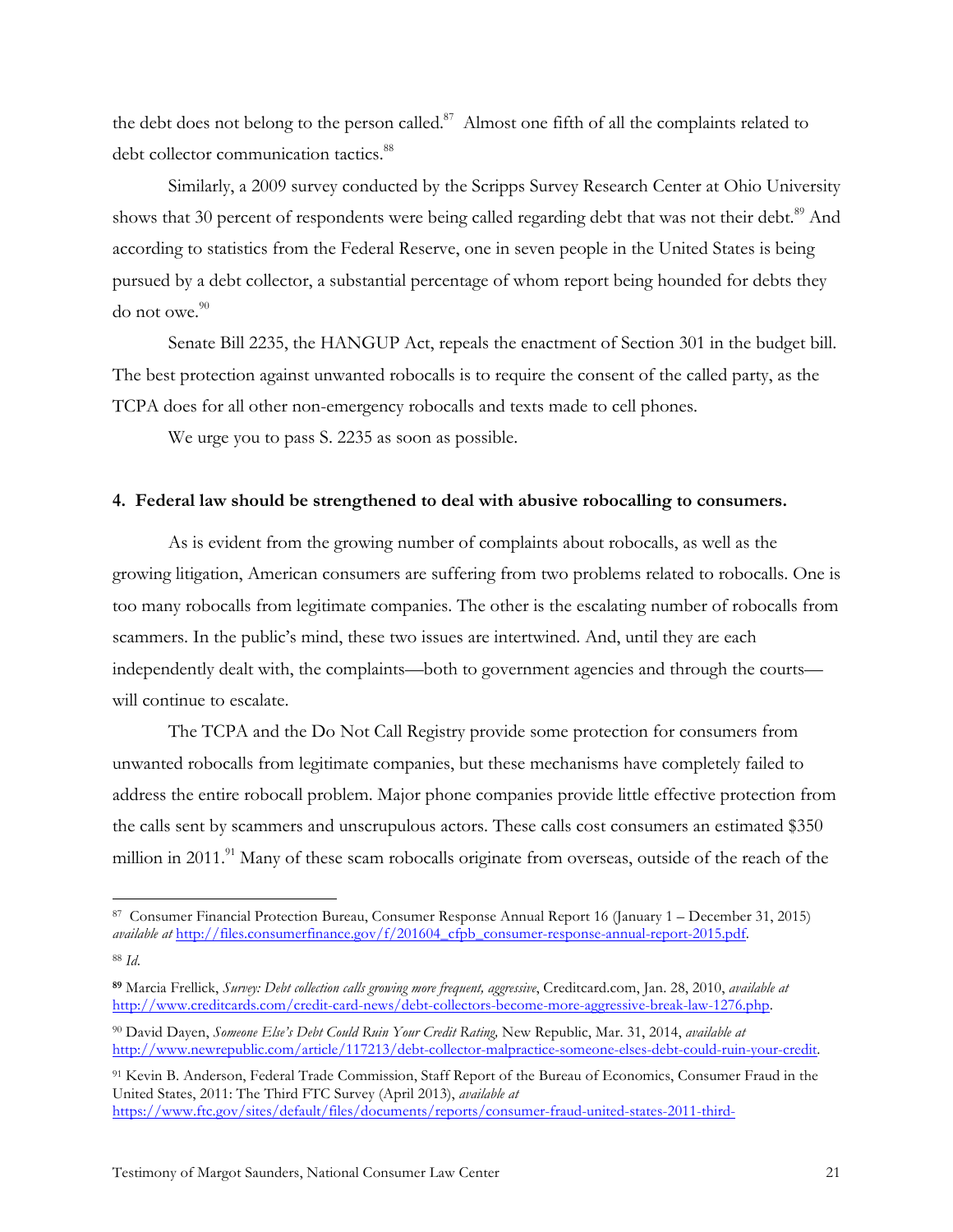law.<sup>92</sup> The FTC has had difficulty in enforcing the restrictions against unwanted calls, collecting less than 12 percent of the \$1.2 million it has charged to Do Not Call and robocall violators since it created the national registry.<sup>93</sup>

The confluence of two changes in the law in 2015 with the ongoing caller ID spoofing problems will tremendously exacerbate existing problems. Scammers posing as IRS collection agents have long been known as perpetrating one of the worst consumer scams. Now that private debt collectors can collect IRS debts,<sup>94</sup> it will be especially difficult for consumers to determine the difference between real collectors for the IRS and scammers.<sup>95</sup> This likely confusion is made worse by a new statutory provision authorizing the debt collectors of IRS debt to robodial consumers without consent. Calls from real collectors for the IRS will be permitted to robodial consumers which directly conflicts with the explicit advice of the FTC "that the IRS never calls consumers out of the blue."<sup>96</sup>

One part of the problem is that scammers are able to use a spoofed caller-ID so that it may look to the consumer answering the telephone as though a legitimate business is actually calling. That spoof is often the beginning of a telemarketing scam. Until we deal with caller ID spoofing, we won't be able separate the robocalls from legitimate businesses from the scammers.

**What is needed.** The telephone companies must be required to provide easy to use and free services that enable consumers to block unwanted callers, especially robocalls. Additionally, effective and mandatory anti-spoofing technology needs to be developed and adopted immediately.

We appreciate the sentiment behind Senator Nelson's introduction of Senate Bill 2558: the Spoofing Prevention Act of 2016. This bill is a good start in the battle to push for a solution to the

92 Ringing off the Hook: Examining the Proliferation of Unwanted Calls before the United States Senate Special Comm. on Aging, 114th Cong. , 1st Sess. (2015) (testimony of the Federal Trade Commission), *available at* http://www.aging.senate.gov/imo/media/doc/FTC\_Greisman\_6\_10\_15.pdf.

<sup>93</sup> Federal Trade Commission, *FTC DNC and Robocall Enforcement,* (Apr 19, 2016) (on file with the author).

<sup>94</sup> *See* 26 U.S.C. § 6306 (amended by Pub. L. No. 114-94, 129 Stat. 1312 (Dec. 4, 2015)) (requiring the IRS to enter into tax collection contracts for all inactive tax receivables).

<sup>95</sup> Internal Revenue Service, *Phone Scams Continue to be a Serious Threat, Remain on IRS "Dirty Dozen" List of Tax Scams for the 2016 Filing Season* (Feb. 2, 2016), *available at* https://www.irs.gov/uac/Newsroom/Phone-Scams-Continue-to-be-a-Serious-Threat,-Remain-on-IRS-Dirty-Dozen-List-of-Tax-Scams-for-the-2016-Filing-Season.

ftcsurvey/130419fraudsurvey\_0.pdf. The survey identified approximately 3.5 million telemarketing fraud cases in 2011 with a median loss per case of \$100. *Id*. at 38 and 39.

<sup>96</sup> Jon Morgan, Federal Trade Commission, *It's the IRS calling…or is it?* (Mar. 12, 2015) ("This has all the signs of an IRS imposter scam. In fact, the IRS won't call out of the blue to ask for payment, won't demand a specific form of payment, and won't leave a message threatening to sue you if you don't pay right away. Have you gotten a bogus IRS call like this? If you did, report the call to the FTC and to TIGTA—include the phone number it came from, along with any details you have.").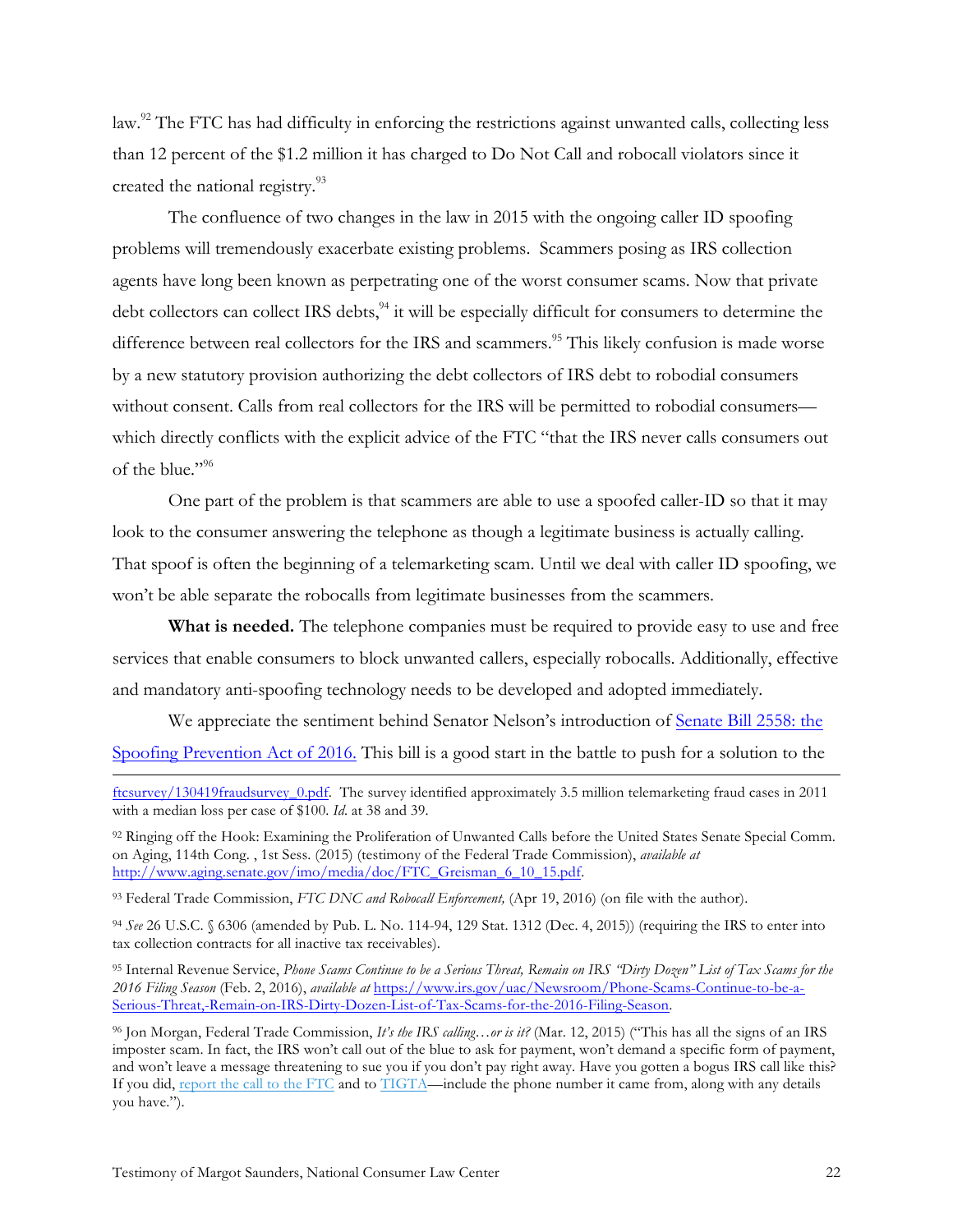serious problem of caller ID spoofing. However, we fear that the effective anti-spoofing technology will not be developed until the telephone companies themselves are required to employ it.

H.R. 4932, the ROBOCOP (Repeated Objectionable Bothering of Consumers on Phones) Act, gives consumers the ability to protect themselves from scam robocalls. It directs the FCC to require phone companies to offer free, optional tools to all of their customers that will block unwanted autodialed or prerecorded calls. Emergency robocalls and those calls to which the consumer has consented would not be affected by this mandate. The bill would also require phone companies to address the "spoofing" problem<sup>97</sup> by improving call-blocking technologies and robocall enforcement.<sup>98</sup> This bill outlines a comprehensive solution to the robocall problem, and we ask the Senate to introduce a companion bill as quickly as possible.

Our groups also encourage consumers to put pressure on the major phone companies to offer all of their customers effective robocall-blocking tools at no additional cost. The FCC has declared that phone companies "should" offer these technologies,<sup>99</sup> and last summer, 45 state attorneys general called on five major phone companies to provide them to their customers.<sup>100</sup> Over 600,000 people have already signed Consumers Union's petition asking AT&T, Verizon, and CenturyLink to provide these technologies to their customers. Consumers can join the campaign at www.EndRobocalls.org.

#### **5. A real fix for the reassigned number problem**.

One of the chief bugaboos in the discussions about callers' professed difficulties complying with the FCC's 2015 Omnibus Order is this industry's statements that it has no reasonable way of knowing when the phone numbers have been reassigned to new people. So, they say, how can they reasonably avoid making these wrong number calls?

There are several ways to avoid these calls. First, the calling industry can arrange for a fully accurate database by setting up one with the cooperation of the cell phone providers.<sup>101</sup> A

 <sup>97</sup> Federal Communications Commission, "Spoofing and Caller ID," *available at*  https://www.fcc.gov/consumers/guides/spoofing-and-caller-id.

<sup>98</sup> H.R. 4932 (ROBOCOP Act), 114<sup>th</sup> Cong., 2d Sess. (2016).

<sup>99</sup> Tom Wheeler, *Another Win For Consumers,* Federal Communications Commission Blog, (May 27, 2015) *available at* https://www.fcc.gov/news-events/blog/2015/05/27/another-win-consumers.

<sup>100</sup> Letter from National Association of Attorneys General to Randall Stephenson (AT&T), Lowell C. McAdam (Verizon), Glen F. Post, III (CenturyLink), Marcelo Claure (Sprint), John Legere (T-Mobile) (July 22, 2015), *available at*  http://www.oag.state.md.us/Press/NAAG\_Call\_Blocking.pdf.

<sup>101</sup> My understanding is that Twitter has already arranged for a private database providing this information.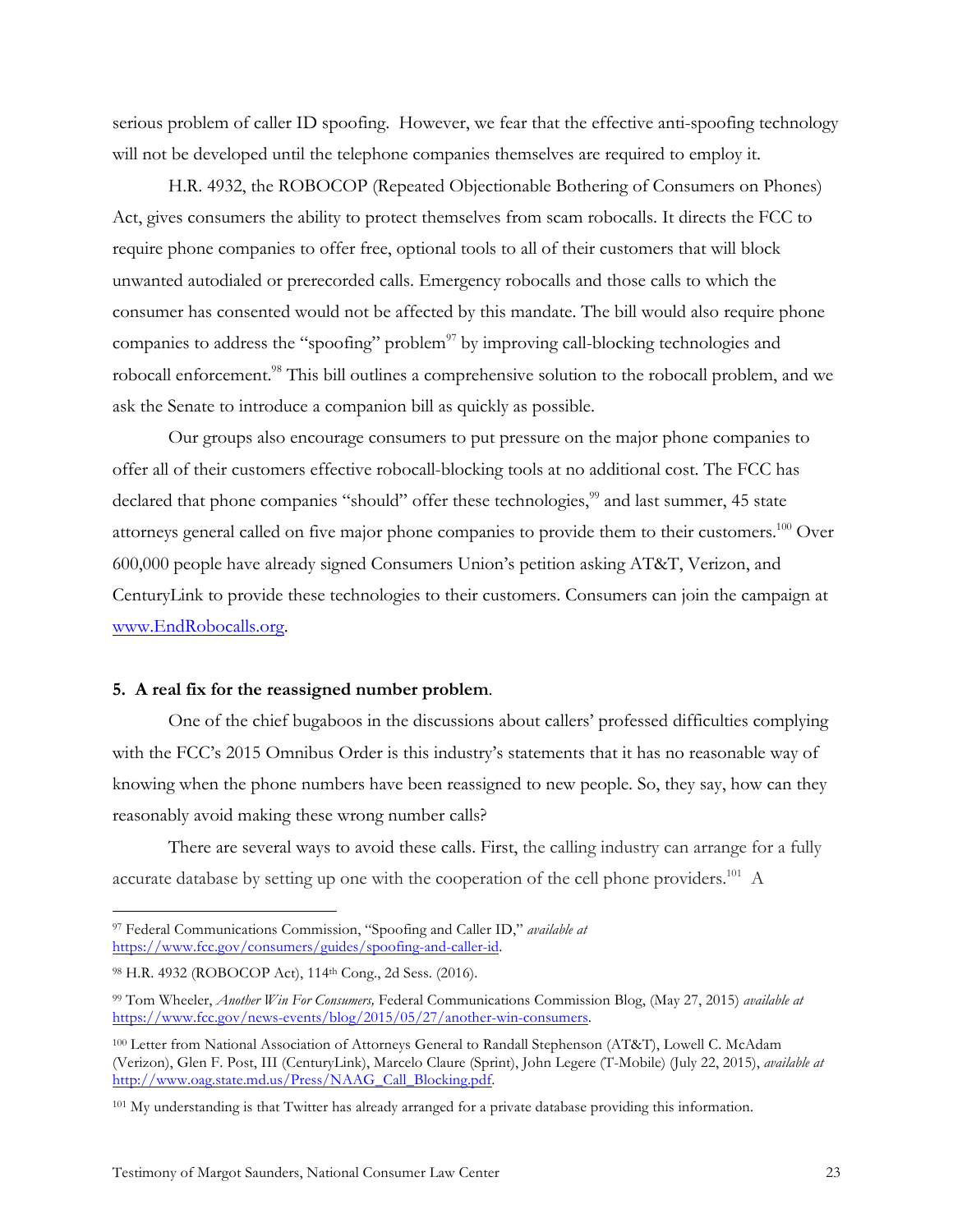database would be fully accurate and relatively inexpensive to operate and access by the caller if has the following components:

- 1. All cell phone providers would participate by providing timely information about cell phone numbers that change ownership.
- 2. The information provided would simply be—on each reporting date—any telephone number that had been returned to the cell phone company (because it was dropped or abandoned or terminated) since the previous reporting date.
- 3. The providers would make these reports within a short time (one day? two days?) from the date that the number was dropped.
- 4. Callers could access the database easily online and simply ask: "For telephone number XYZ, when was the last time it changed ownership?" There would be no big data dump from the database, just the simple answer to the question: "Number XYZ most recently changed ownership on ABC date."
- 5. The fees charged to callers for accessing the information would pay for the maintenance of the database.

The keys components here are (a) all cell phone providers would participate, (b) by providing timely and updated information, (c) allowing reasonable cost for callers to access.

Indeed, there are already database systems on the market that provide, with a high degree of accuracy, information about whether phone numbers have been reassigned. For example, Early Warning, a data exchange company, $102$  runs a database that can be accessed by callers to determine the status of each of the numbers they want to call. Early Warning describes its procedure in this way:

# How Mobile Number Verification Service Works:

1. Organizations query the service, in real-time or batch, prior to calling customers.

- 2. The service returns a number match or mismatch indicator based on:
	- Changes to the account since the last date the [caller] contacted the customer.
	- The network status of the number, if deactivated or suspended. This allows the organization to refrain from making an outbound call to an outdated number or out of service number.

3. If the response returned is a "number match", then organizations can add the verified number to the Auto-Dialer / Contact Center process. If a number is flagged as a mismatch, organizations can take the steps necessary to re-verify, confirm or update the customer file. $103$ 

 <sup>102</sup> For more information, see Early Warning's website at http://www.earlywarning.com/about-us.html.

<sup>&</sup>lt;sup>103</sup> Data Sheet from 2014, describing the mobile number verification service offered by Early Warning (emphasis added). This data sheet is on file with the author.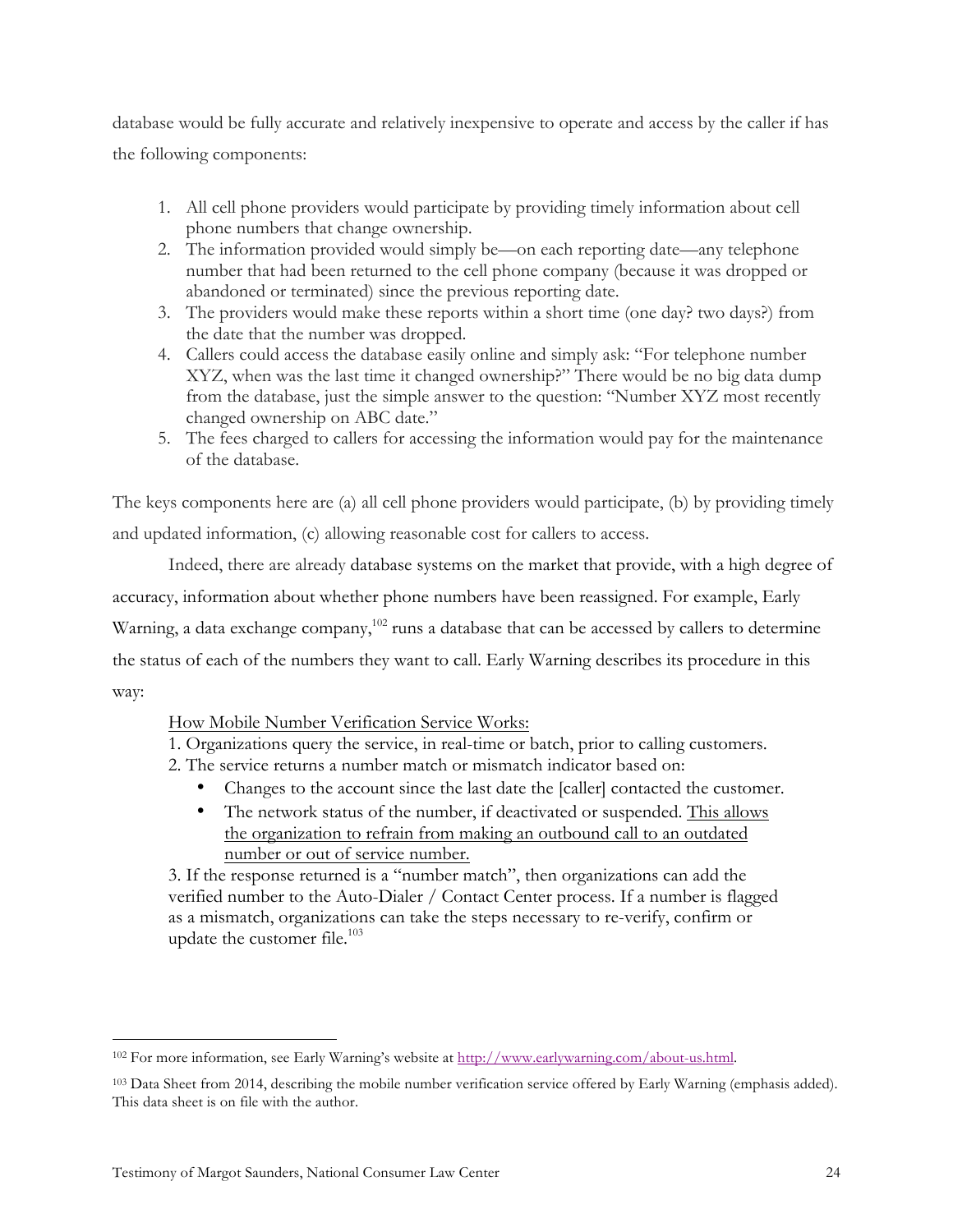This company claims a high degree of accuracy: "In a recent test, Mobile Number Verification Service correctly identified over 99 percent of mobile changes."104 We think it is likely that there are other companies that provide similar services or can develop them. .

Additionally, callers can and should employ best practices that would include a number of practices to increase the accuracy of the callers' records to assure that the phone numbers for which they have consent to call still belong to their customers. After all it is in their interest to ensure that they are actually reaching their intended customers. Some ideas for these best practices might include:

- Capturing incoming numbers from customers and providing an alert when the number called from is different than the one for which the consumer has provided consent.
- Requesting current telephone numbers in all interactions with customers, including online and paper transactions.

The reassigned number problem need not really be a problem. Simple solutions are within reach. Congress should require that the cell phone providers participate in the database described above, and thereby provide a reasonable way to eradicate the reassigned numbers issue.

### **6. The vicarious liability rules under the TCPA are appropriate.**

The issue of the extent to which one company should be liable for the TCPA violations of others has arisen recently, largely as the result of a case brought against DISH Network, L.L.C. The case was first filed in 2009 by the U.S. Department of Justice and the states of Illinois, California, Ohio and North Carolina.

The litigation was brought because DISH Network's dialers, as well as several of its retailers, were aggressively marketing DISH Network through robocalling consumers. Many of the calls were made to consumers who were on the National Do Not Call Registry. Some had specifically requested to DISH that they not to be called again. Consumers testified about the substantial inconvenience that DISH's calls caused them. Illinois consumers, for example, testified that the calls interrupted family meals, childcare, and taking care of sick relatives.

Retailers were paid by DISH simply based on the sign-up volume. The evidence produced at trial demonstrated that DISH knew many of the retailers would do telemarketing as part of their sales practices. The federal and state governments argued at trial that, among other things, DISH knew the retailers were making outbound telemarketing calls with automatic dialers, and that DISH

 <sup>104</sup> *Id.*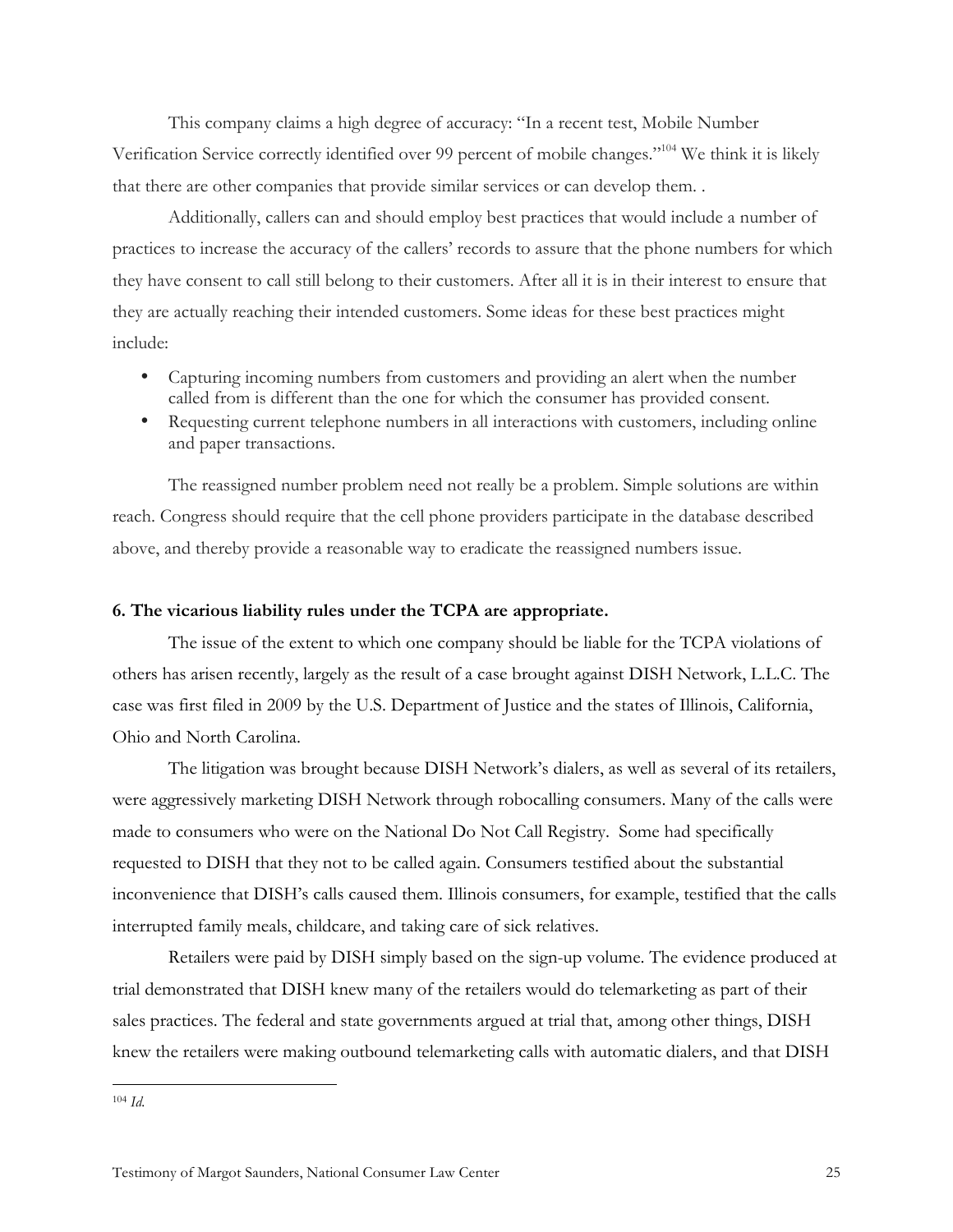was aware there were violations of both TCPA and telemarketing laws because of consumer complaints and enforcement actions.

The issue is whether DISH Network can be held liable for the TCPA violations of its dialers and retailers. The FCC ruled that the federal common law of agency is sufficient to show vicarious liability.<sup>105</sup> The court has since agreed with that position, holding that the facts could support a finding that DISH Network is liable for the TCPA violations of the retailers making calls on its behalf.<sup>106</sup> Although there have been reasoned positions advanced that third-party liability under the TCPA should reach further than agency principles to any act by a representative of or for the benefit of another,<sup>107</sup> the FCC and the court were clearly right to apply at least the common law rules of agency liability to the entity—DISH Network—on whose behalf the calls were made.

Congress should not consider passing any change to the vicarious liability standards applicable to TCPA enforcement cases.

**Conclusion.** Thank you very much for the opportunity to testify today. I would be happy to answer any questions.

Margot Saunders Of Counsel National Consumer Law Center msaunders@nclc.org

 <sup>105</sup> *In re* DISH Network, L.L.C., CG Docket No. 11-50, Declaratory Ruling, FCC 13-54, at 11 (May 9, 2013).

<sup>106</sup> United States v. DISH Network, L.L.C., 75 F. Supp. 3d 942, 1042 (C.D. IL 2014), *vacated in part on reconsideration*, (Fe. 17, 2015).

<sup>107</sup> *In re* DISH Network, L.L.C., CG Docket No. 11-50, Declaratory Ruling, FCC 13-54, at 4 (May 9, 2013).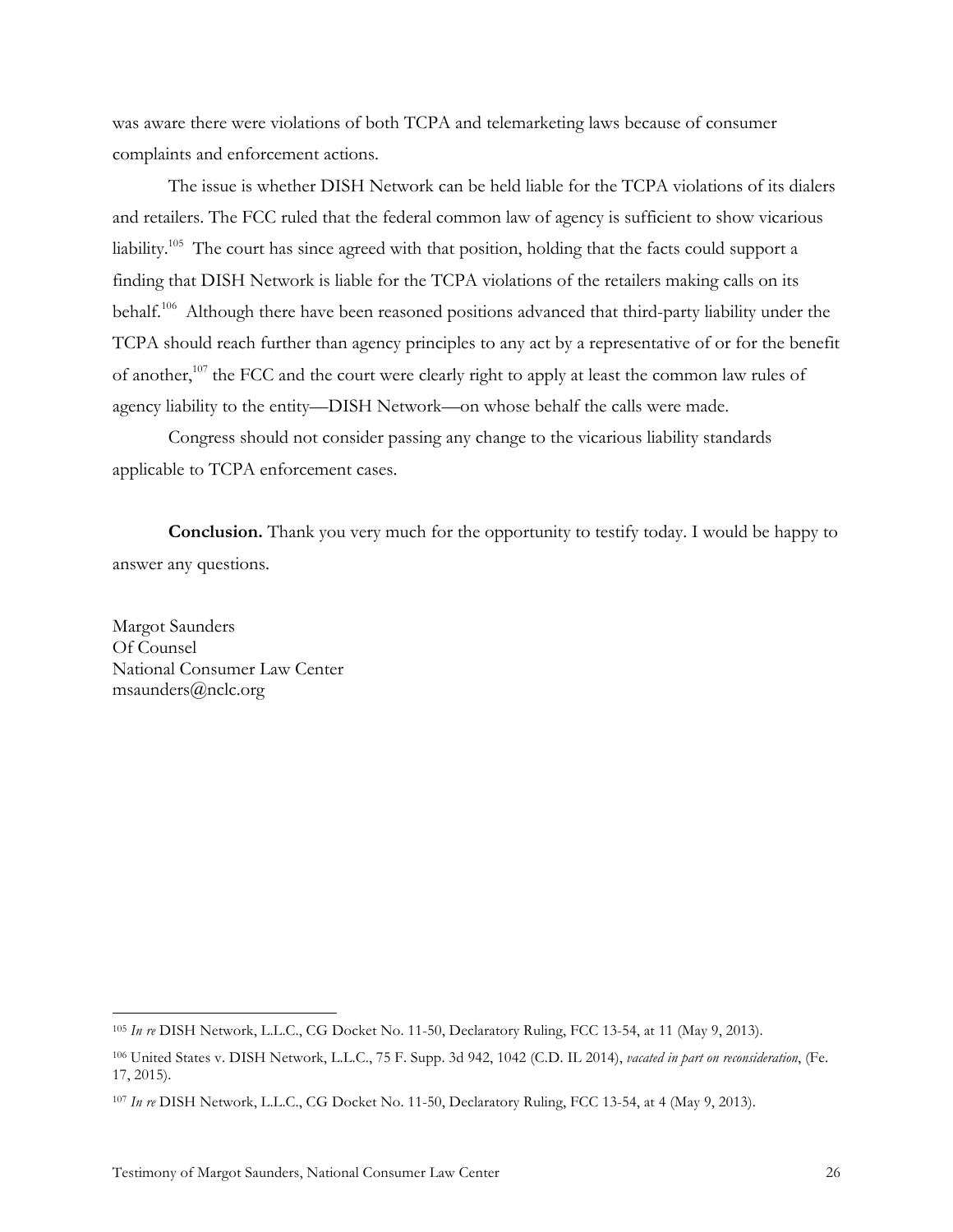# **Appendix**

## **Descriptions of National Organizations On Behalf of Which This Testimony Is Filed**

**Americans for Financial Reform** is an unprecedented coalition of over 250 national, state and local groups who have come together to reform the financial industry. Members of our coalition include consumer, civil rights, investor, retiree, community, labor, faith based and business groups.

The **Center for Responsible Lending (CRL)** is a nonprofit, non-partisan research and policy organization dedicated to protecting homeownership and family wealth by working to eliminate abusive financial practices. CRL is an affiliate of Self-Help, a nonprofit community development financial institution. For 30 years, Self-Help has focused on creating asset building opportunities for low-income, rural, women-headed, and minority families, primarily through financing safe, affordable home loans.

**Consumer Action** has been a champion of underrepresented consumers nationwide since 1971. A non-profit 501(c)(3) organization, Consumer Action focuses on consumer education that empowers low- and moderate-income and limited-English-speaking consumers to financially prosper. It also advocates for consumers in the media and before lawmakers to advance consumer rights and promote industry-wide change. By providing consumer education materials in multiple languages, a free national hotline, a comprehensive website (www.consumer-action.org) and annual surveys of financial and consumer services, Consumer Action helps consumers assert their rights in the marketplace and make financially savvy choices. Over 7,000 community and grassroots organizations benefit annually from its extensive outreach programs, training materials and support.

The **Consumer Federation of America** is an association of nearly 300 nonprofit consumer groups that was established in 1968 to advance the consumer interest through research, advocacy and education.

**Consumers Union** is the public policy and advocacy division of Consumer Reports. Consumers Union works for telecommunications reform, health reform, food and product safety, financial reform, and other consumer issues. Consumer Reports is the world's largest independent producttesting organization. Using its more than 50 labs, auto test center, and survey research center, the nonprofit rates thousands of products and services annually. Founded in 1936, Consumer Reports has over 8 million subscribers to its magazine, website, and other publications.

**MFY Legal Services** envisions a society in which there is equal justice for all. Its mission is to achieve social justice, prioritizing the needs of people who are low-income, disenfranchised or have disabilities. MFY does this through providing the highest quality direct civil legal assistance, providing community education, entering into partnerships, engaging in policy advocacy, and bringing impact litigation. MFY assists more than 20,000 New Yorkers each year. MFY's Consumer Rights Project provides advice, counsel, and representation to low-income New Yorkers on a range of consumer problems, including unwanted and harassing debt collection robocalls, and supports strengthening the TCPA.